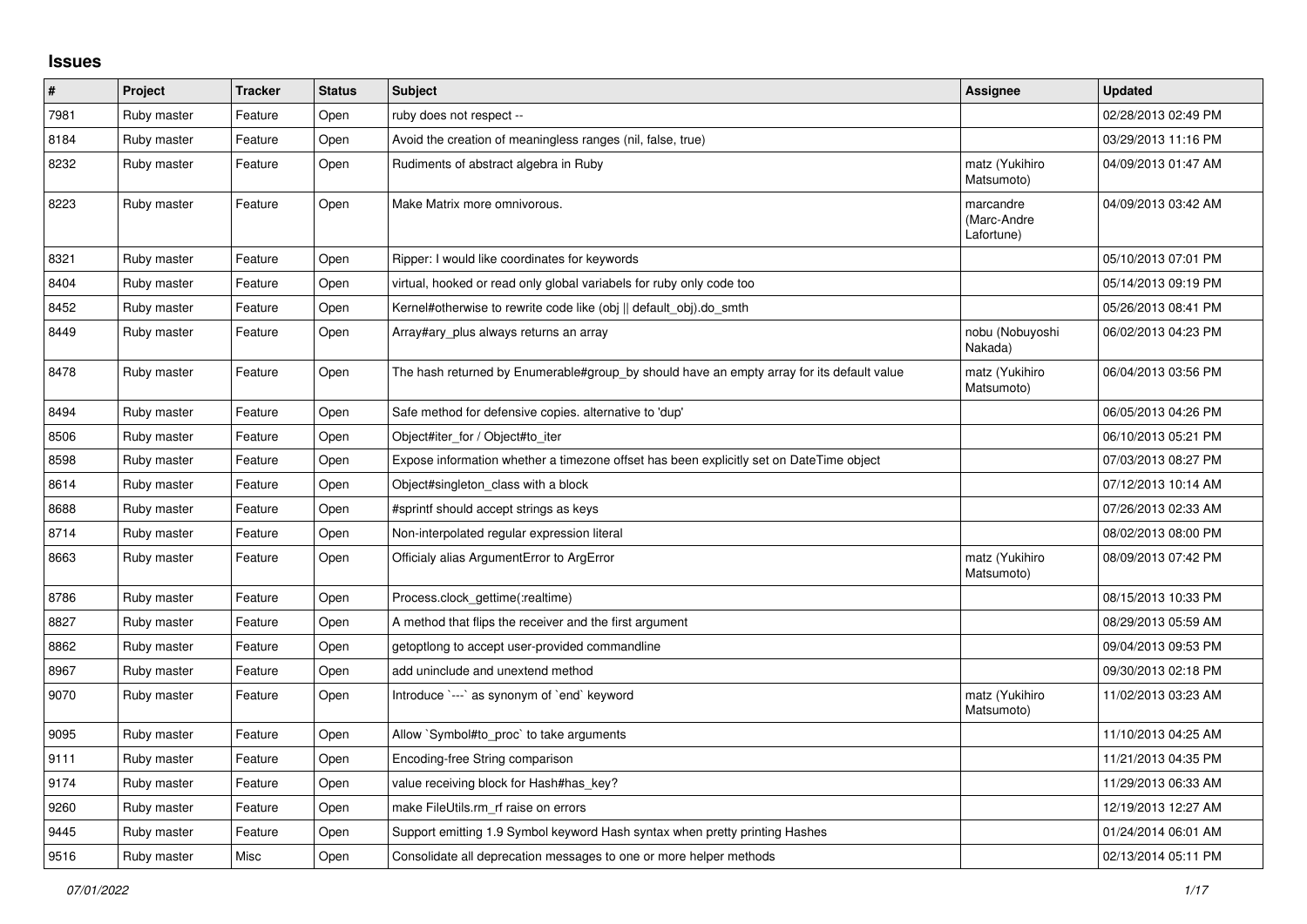| $\vert$ # | Project     | <b>Tracker</b> | <b>Status</b> | Subject                                                                                      | Assignee                     | <b>Updated</b>      |
|-----------|-------------|----------------|---------------|----------------------------------------------------------------------------------------------|------------------------------|---------------------|
| 9522      | Ruby master | Feature        | Open          | Float("NaN"), Float("Infinity")                                                              |                              | 02/16/2014 05:36 AM |
| 9553      | Ruby master | Feature        | Open          | Make argument validation routine of a method an object                                       |                              | 02/22/2014 07:58 AM |
| 9556      | Ruby master | Feature        | Open          | Add HTTP#get block functionality to HTTP.get                                                 |                              | 02/23/2014 05:53 AM |
| 9527      | Ruby master | Feature        | Open          | make Net::HTTP.get_print not only to \$stdout but to an IO as a parameter                    |                              | 02/23/2014 06:04 AM |
| 9585      | Ruby master | Feature        | Open          | Add Object#in? to make ruby easier to read                                                   |                              | 03/15/2014 04:49 PM |
| 9667      | Ruby master | Feature        | Open          | Optimization of FILE_and _dir_                                                               |                              | 03/25/2014 04:48 AM |
| 9724      | Ruby master | Misc           | Open          | Warnings in Ruby: allow per-file directives to i.e. suppress warnings                        |                              | 04/10/2014 06:21 PM |
| 9557      | Ruby master | Feature        | Open          | Enumerator#next and Enumerator#peek with argument                                            |                              | 04/11/2014 07:00 PM |
| 9784      | Ruby master | Feature        | Open          | Alias URI#merge to URI#join                                                                  |                              | 04/29/2014 05:42 AM |
| 9807      | Ruby master | Feature        | Open          | String.new with block                                                                        |                              | 05/07/2014 05:54 AM |
| 9832      | Ruby master | Misc           | Open          | better concurrency in threads                                                                |                              | 05/12/2014 12:33 PM |
| 9853      | Ruby master | Feature        | Open          | Please consider quoted generation of hash like in %h( foo bar bee blaa)                      |                              | 05/19/2014 04:43 PM |
| 9871      | Ruby master | Feature        | Open          | load a ruby library which doesn't have extension                                             |                              | 05/28/2014 10:07 AM |
| 9887      | Ruby master | Feature        | Open          | Add uninclude please                                                                         |                              | 05/31/2014 01:33 PM |
| 9909      | Ruby master | Feature        | Open          | why shouldn't constant lookup check the nesting of module's name                             |                              | 06/07/2014 02:18 AM |
| 9929      | Ruby master | Feature        | Open          | add with_default method to Hash                                                              |                              | 06/11/2014 12:08 AM |
| 9953      | Ruby master | Feature        | Open          | set_trace_func values which could be frozen or symbols                                       |                              | 06/19/2014 10:44 PM |
| 10000     | Ruby master | Feature        | Open          | format width and precision with symbol hash                                                  |                              | 07/01/2014 01:25 AM |
| 10051     | Ruby master | Feature        | Open          | nbsp isn't remove with trim                                                                  |                              | 07/17/2014 08:02 AM |
| 10176     | Ruby master | Feature        | Open          | Document how to perform net/http calls in parallel                                           |                              | 08/27/2014 10:46 PM |
| 10215     | Ruby master | Feature        | Open          | prohibit subclassing for classes without allocator in Ruby                                   |                              | 09/08/2014 07:29 AM |
| 10177     | Ruby master | Feature        | Open          | Hash#has_key? and Hash#has_value? should be deprecated                                       |                              | 09/19/2014 06:01 PM |
| 8366      | Ruby master | Feature        | Open          | Exception.message take time to execute depending on the instance variables                   |                              | 09/22/2014 06:41 AM |
| 10305     | Ruby master | Feature        | Open          | Method for resolving all autoload statements / Add warning on autoload when used with chroot |                              | 09/29/2014 02:05 PM |
| 10308     | Ruby master | Feature        | Open          | Pipes in Ruby                                                                                |                              | 09/30/2014 11:21 PM |
| 10331     | Ruby master | Feature        | Open          | String#to_r to recognize negative denominators                                               |                              | 10/06/2014 02:44 PM |
| 10332     | Ruby master | Feature        | Open          | Rational literal for mixed fractions                                                         |                              | 10/06/2014 02:55 PM |
| 10343     | Ruby master | Feature        | Open          | Postfix notations for 'when' and 'else' inside 'case' statement                              |                              | 10/08/2014 05:25 PM |
| 10366     | Ruby master | Feature        | Open          | New inspection form for rational                                                             |                              | 10/11/2014 12:50 AM |
| 10327     | Ruby master | Feature        | Open          | Bool/False/True module for '==='                                                             |                              | 10/15/2014 02:42 PM |
| 10404     | Ruby master | Feature        | Open          | Allow individual finalizers to be removed with ObjectSpace.undefine finalizer                | matz (Yukihiro<br>Matsumoto) | 10/20/2014 08:14 AM |
| 10424     | Ruby master | Misc           | Open          | Error message when sorting NaN                                                               |                              | 10/25/2014 02:13 PM |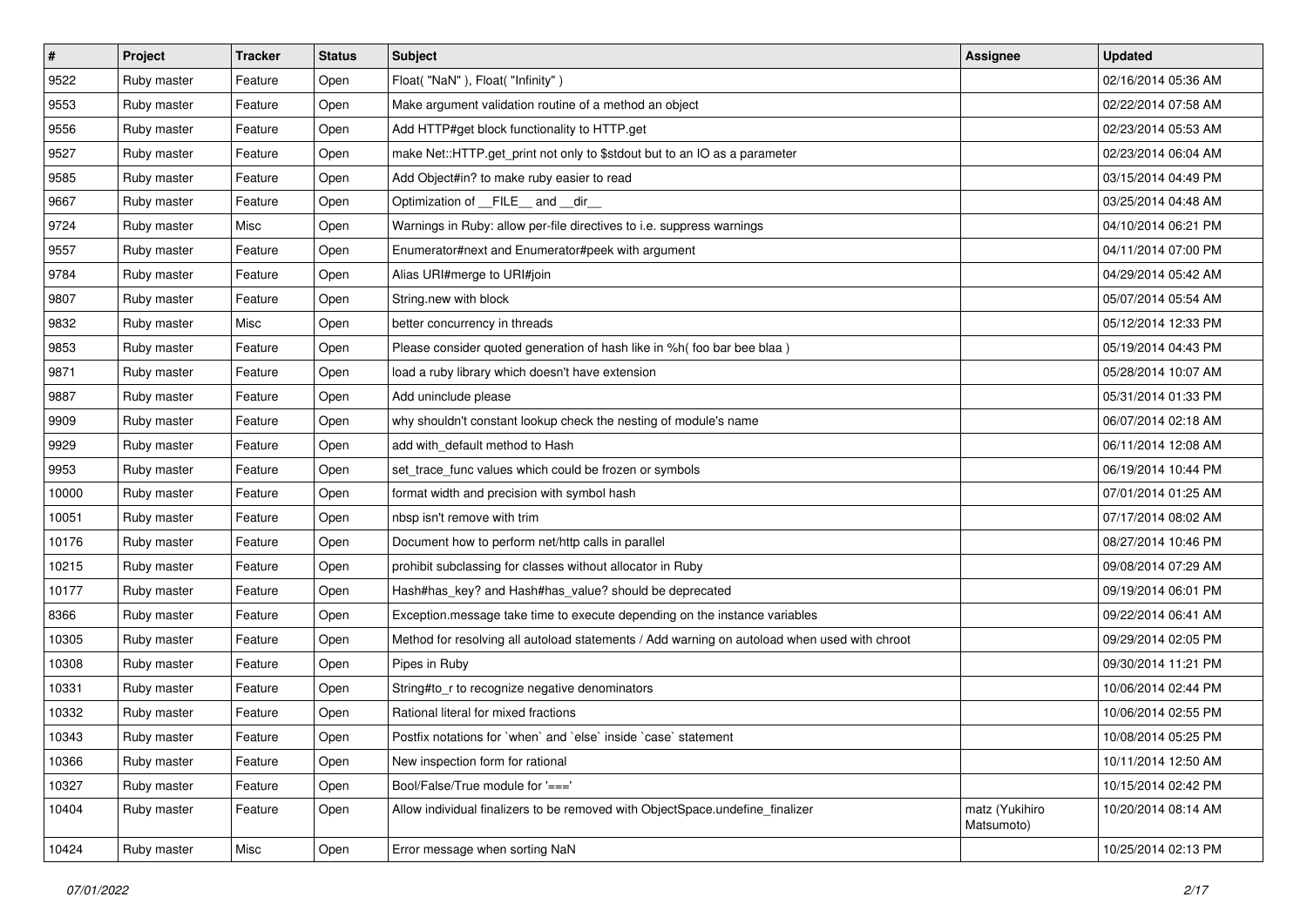| $\sharp$ | Project     | <b>Tracker</b> | <b>Status</b> | Subject                                                                          | Assignee                     | <b>Updated</b>      |
|----------|-------------|----------------|---------------|----------------------------------------------------------------------------------|------------------------------|---------------------|
| 10425    | Ruby master | Feature        | Open          | A predicate method to tell if a number is near another                           |                              | 10/26/2014 01:47 AM |
| 10391    | Ruby master | Feature        | Open          | Provide %eISO-8859-1'string \xAA literal' string literals with explicit encoding |                              | 10/28/2014 10:27 AM |
| 10455    | Ruby master | Feature        | Open          | [PATCH 0/n] Combine interface for creating new matrix                            |                              | 10/29/2014 10:17 PM |
| 10474    | Ruby master | Feature        | Open          | [PATCH 1/1] Refactoring math.c (Combined some macros into one macro)             |                              | 11/10/2014 10:29 PM |
| 10175    | Ruby master | Feature        | Open          | There's no reason to prefer Proc.new over Kernel#proc anymore                    |                              | 11/10/2014 11:07 PM |
| 10386    | Ruby master | Feature        | Open          | [PATCH 3/3] There is little possibility of using m_sqrt at complex.c             |                              | 11/10/2014 11:10 PM |
| 10505    | Ruby master | Feature        | Open          | [PATCH 2/n] DDDDDDDD./Object#eql? with block. (ja/en)                            |                              | 11/13/2014 05:52 PM |
| 10426    | Ruby master | Feature        | Open          | A predicate to express congruence                                                |                              | 11/14/2014 02:11 AM |
| 10513    | Ruby master | Misc           | Open          | instance_eval yields the receiver, but is documented to yield no arguments       | zzak (Zachary Scott)         | 11/14/2014 10:29 PM |
| 10552    | Ruby master | Feature        | Open          | [PATCH] Add Enumerable#frequencies and Enumerable#relative_frequencies           |                              | 11/30/2014 11:56 AM |
| 8566     | Ruby master | Feature        | Open          | [PATCH] Allow to configure additional preludes                                   |                              | 12/10/2014 01:13 PM |
| 10589    | Ruby master | Feature        | Open          | [TracePoint API] Make THREAD_{BEGIN, END} events return some context information |                              | 12/11/2014 04:27 PM |
| 10574    | Ruby master | Feature        | Open          | Add String#Ichomp and String.Ichomp!                                             | matz (Yukihiro<br>Matsumoto) | 12/15/2014 04:34 PM |
| 10645    | Ruby master | Feature        | Open          | Consider adding support of .first to MatchData object like MatchData[0]          |                              | 12/25/2014 06:50 AM |
| 10628    | Ruby master | Misc           | Open          | Peformance of URI module                                                         | naruse (Yui NARUSE)          | 12/26/2014 04:08 PM |
| 10683    | Ruby master | Feature        | Open          | fix inconsistent behavior of Kernel. Hash()                                      |                              | 01/02/2015 06:00 AM |
| 10663    | Ruby master | Feature        | Open          | Consider adding support for String input to File. methods                        |                              | 01/05/2015 12:47 AM |
| 10701    | Ruby master | Feature        | Open          | Class: Array 2 New methods                                                       |                              | 01/08/2015 07:21 AM |
| 10729    | Ruby master | Feature        | Open          | Array method to subtract in place                                                |                              | 01/11/2015 02:29 PM |
| 10728    | Ruby master | Feature        | Open          | Warning for Fixnum#size to use RbConfig::SIZEOF['long']                          |                              | 01/11/2015 04:23 PM |
| 10770    | Ruby master | Feature        | Open          | chr and ord behavior for ill-formed byte sequences and surrogate code points     |                              | 01/22/2015 10:19 AM |
| 10255    | Ruby master | Feature        | Open          | Math.log: check domain of base argument                                          |                              | 01/27/2015 02:32 AM |
| 10726    | Ruby master | Feature        | Open          | [PATCH 4/4] * New methods: Set#power                                             |                              | 01/28/2015 07:48 AM |
| 8564     | Ruby master | Feature        | Open          | Extend Module#attr methods                                                       |                              | 02/05/2015 07:39 PM |
| 10851    | Ruby master | Feature        | Open          | Introduce Regexp#fetch                                                           |                              | 02/13/2015 11:15 AM |
| 10879    | Ruby master | Feature        | Open          | UnboundMethod#to_proc                                                            |                              | 02/21/2015 07:56 PM |
| 10869    | Ruby master | Feature        | Open          | Add support for option to pre-compile Ruby files                                 |                              | 02/23/2015 11:08 AM |
| 10882    | Ruby master | Feature        | Open          | Provide Levenshtein distance implementation as part of stdlib                    |                              | 02/26/2015 03:56 PM |
| 10927    | Ruby master | Feature        | Open          | [PATCH] Add default empty string to string replacements                          |                              | 03/04/2015 10:49 AM |
| 10863    | Ruby master | Feature        | Open          | allow protected class methods to be callable from instance methods               |                              | 04/01/2015 06:11 PM |
| 10152    | Ruby master | Feature        | Open          | String#strip doesn't remove non-breaking space                                   |                              | 04/12/2015 07:36 PM |
| 11122    | Ruby master | Feature        | Open          | exception-free non-blocking Queue/SizedQueue operations                          | matz (Yukihiro<br>Matsumoto) | 05/06/2015 08:53 PM |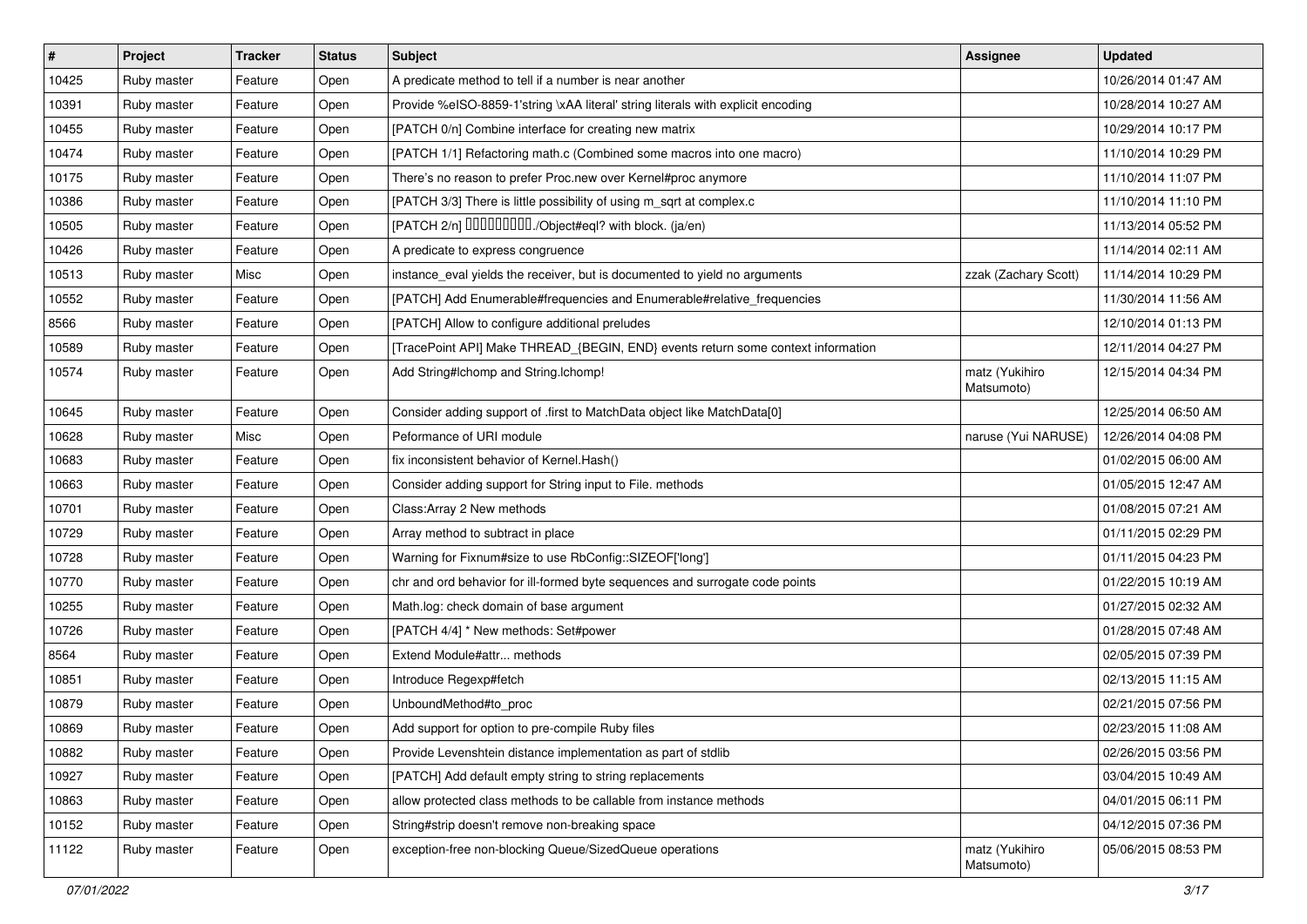| $\vert$ # | Project     | <b>Tracker</b> | <b>Status</b> | Subject                                                                                                                                    | Assignee                     | <b>Updated</b>      |
|-----------|-------------|----------------|---------------|--------------------------------------------------------------------------------------------------------------------------------------------|------------------------------|---------------------|
| 9725      | Ruby master | Feature        | Open          | Do not inspect NameError target object unless verbose                                                                                      |                              | 05/08/2015 02:18 AM |
| 11142     | Ruby master | <b>Bug</b>     | Open          | Command line argument parser on windows handles double quotes inconsistently.                                                              | usa (Usaku<br>NAKAMURA)      | 05/12/2015 04:09 PM |
| 11148     | Ruby master | Feature        | Open          | Add a way to require files, but not raise an exception when the file isn't found                                                           |                              | 05/13/2015 05:57 PM |
| 10009     | Ruby master | <b>Bug</b>     | Open          | IO operation is 10x slower in multi-thread environment                                                                                     | ko1 (Koichi Sasada)          | 05/21/2015 07:19 AM |
| 11177     | Ruby master | <b>Bug</b>     | Open          | DATALEOFILLLLLLLLLL                                                                                                                        |                              | 05/25/2015 03:49 AM |
| 11183     | Ruby master | <b>Bug</b>     | Open          |                                                                                                                                            |                              | 05/26/2015 08:32 AM |
| 10932     | Ruby master | Feature        | Open          | Enabling allocation tracing as early as possible                                                                                           | ko1 (Koichi Sasada)          | 06/13/2015 07:54 AM |
| 11292     | Ruby master | Feature        | Open          | objspace: Dump type of special consts                                                                                                      | tmm1 (Aman Karmani)          | 06/22/2015 04:22 AM |
| 11299     | Ruby master | Feature        | Open          | [PATCH] use Array instead of custom struct for generic ivars                                                                               | normalperson (Eric<br>Wong)  | 06/24/2015 12:38 AM |
| 11305     | Ruby master | Feature        | Open          | [ipaddr] include the IP address in question within the InvalidAddressError exception message                                               |                              | 06/25/2015 04:25 AM |
| 11307     | Ruby master | Feature        | Open          | exception-free non-blocking Queue#pop                                                                                                      | matz (Yukihiro<br>Matsumoto) | 06/25/2015 11:06 PM |
| 11315     | Ruby master | Feature        | Open          | [PATCH] Add Array#^ for parity with other set-like operations.                                                                             |                              | 06/29/2015 05:05 AM |
| 10585     | Ruby master | Feature        | Open          | struct: speedup struct.attr = $v$ for first 10 attributes and struct[:attr] for big structs                                                |                              | 06/30/2015 08:18 PM |
| 11312     | Ruby master | Feature        | Open          | Add Resolv::DNS::Resource::IN::SPF                                                                                                         | akr (Akira Tanaka)           | 07/01/2015 03:26 AM |
| 11309     | Ruby master | Feature        | Open          | Iterator over string matches                                                                                                               |                              | 07/01/2015 08:35 AM |
| 11323     | Ruby master | Feature        | Open          | Documentation update on how uniq works / guarantee of order                                                                                |                              | 07/02/2015 03:34 AM |
| 9918      | Ruby master | Feature        | Open          | Exception#cause should be shown in output and #inspect                                                                                     |                              | 07/13/2015 02:32 PM |
| 11347     | Ruby master | Feature        | Open          | Errors with cause not reported properly to console                                                                                         |                              | 07/15/2015 04:39 PM |
| 11355     | Ruby master | Misc           | Open          | Exceptions inheriting from Timeout:: Error should behave the same way                                                                      |                              | 07/15/2015 04:59 PM |
| 10949     | Ruby master | Feature        | Open          | Time is WB unprotected                                                                                                                     |                              | 07/23/2015 05:55 PM |
| 11429     | Ruby master | Feature        | Open          | Local variable assignment via regex ===                                                                                                    |                              | 08/10/2015 11:26 PM |
| 11438     | Ruby master | <b>Bug</b>     | Open          | native_thread_init_stack() get machine.stack_start unequal to thread's stack start address, x86 win32                                      | cruby-windows                | 08/13/2015 07:31 AM |
| 11390     | Ruby master | Feature        | Open          | Allow symbols starting with numbers                                                                                                        | matz (Yukihiro<br>Matsumoto) | 08/14/2015 05:23 AM |
| 11446     | Ruby master | Feature        | Open          | Possible work around for the requirement to supplying arguments like this: .map(&:method,<br><arguments>)</arguments>                      |                              | 08/14/2015 04:40 PM |
| 11475     | Ruby master | Feature        | Open          | AST transforms                                                                                                                             |                              | 08/21/2015 11:14 AM |
| 8437      | Ruby master | Feature        | Open          | custom operators, unicode                                                                                                                  |                              | 08/30/2015 03:05 AM |
| 11507     | Ruby master | Feature        | Open          | Net::HTTP should use TCP CORK or TCP NOPUSH to avoid fragmenting packets                                                                   |                              | 09/04/2015 09:47 AM |
| 10179     | Ruby master | Feature        | Open          | Net::HTTP::Get.new("https://google.com").basic_auth(user_name, password) should throw exception<br>stating the need to set use ssl to true |                              | 09/13/2015 03:25 AM |
| 9613      | Ruby master | Feature        | Open          | Warn about unsafe ossl ciphers                                                                                                             |                              | 09/13/2015 03:27 AM |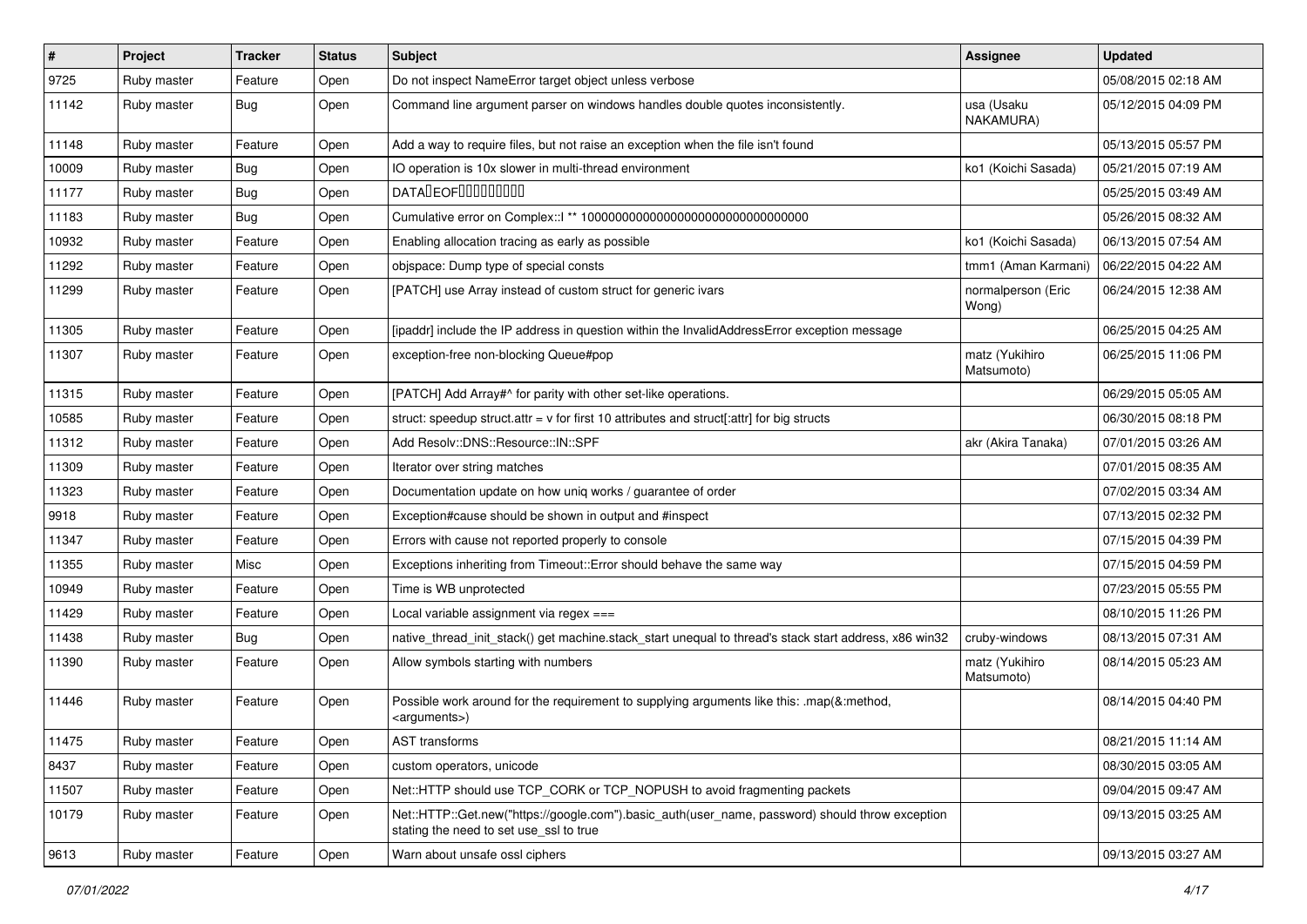| #     | Project     | <b>Tracker</b> | <b>Status</b> | <b>Subject</b>                                                                          | <b>Assignee</b>              | <b>Updated</b>      |
|-------|-------------|----------------|---------------|-----------------------------------------------------------------------------------------|------------------------------|---------------------|
| 10519 | Ruby master | Feature        | Open          | <b>TLS Renegotiation</b>                                                                |                              | 09/13/2015 03:29 AM |
| 11518 | Ruby master | Feature        | Open          | Queue enhancement - promote! and promote_all!                                           | matz (Yukihiro<br>Matsumoto) | 09/17/2015 08:40 PM |
| 11517 | Ruby master | Feature        | Open          | Queue enhancement - conditional pop                                                     | matz (Yukihiro<br>Matsumoto) | 09/17/2015 09:02 PM |
| 11514 | Ruby master | <b>Bug</b>     | Open          | AIX6.1 - Ruby 2.2.3 - Segmentation fault in :byteslice                                  |                              | 09/18/2015 07:39 AM |
| 11570 | Ruby master | Misc           | Open          | Clarify autoload chaining behavior                                                      |                              | 10/06/2015 04:52 PM |
| 10541 | Ruby master | Misc           | Open          | Remove shorthand string interpolation syntax                                            | matz (Yukihiro<br>Matsumoto) | 10/08/2015 05:44 PM |
| 11577 | Ruby master | Feature        | Open          | Add encodeURIComponent compatible API for URI                                           |                              | 10/09/2015 01:40 PM |
| 11583 | Ruby master | Feature        | Open          | Add File#unlink                                                                         |                              | 10/12/2015 05:40 AM |
| 11582 | Ruby master | <b>Bug</b>     | Open          | On Solaris, Rational#** returns -Infinity for Rational(0) when passed a negative Float  |                              | 10/13/2015 03:12 AM |
| 11597 | Ruby master | Feature        | Open          | Add Linux-specific setfsuid(2)/setfsgid(2)                                              |                              | 10/15/2015 10:08 PM |
| 11415 | Ruby master | Feature        | Open          | autoload with a Proc                                                                    |                              | 10/21/2015 08:38 PM |
| 11295 | Ruby master | Misc           | Open          | Request for comments about error messages                                               |                              | 10/22/2015 09:12 AM |
| 10181 | Ruby master | Feature        | Open          | New method File.openat()                                                                |                              | 10/22/2015 12:12 PM |
| 11629 | Ruby master | Feature        | Open          | Implement Enhanced Mail System Status Codes (rfc1893)                                   |                              | 10/28/2015 10:38 AM |
| 11634 | Ruby master | Feature        | Open          | [PATCH] variable.c (rb_global_tbl): convert to id_table                                 |                              | 10/29/2015 08:11 PM |
| 11670 | Ruby master | Feature        | Open          | Show warning to make nested def obsolete                                                | nobu (Nobuyoshi<br>Nakada)   | 11/09/2015 07:40 AM |
| 10983 | Ruby master | Misc           | Open          | Why blocks make Ruby methods 439% slower?                                               |                              | 11/10/2015 06:21 AM |
| 11694 | Ruby master | Feature        | Open          | Numeric#nonpositive?, nonnegative?                                                      |                              | 11/16/2015 12:56 AM |
| 11700 | Ruby master | Feature        | Open          | positive flags for reverse lookup to socket                                             |                              | 11/17/2015 02:48 AM |
| 11710 | Ruby master | Feature        | Open          | [PATCH] Replace Set#merge with Set#merge! and make Set#merge non-mutating.              | knu (Akinori MUSHA)          | 11/18/2015 07:28 PM |
| 11723 | Ruby master | Feature        | Open          | CGI library should give access to raw request body                                      |                              | 11/20/2015 07:06 PM |
| 11630 | Ruby master | Feature        | Open          | possibility to serialize Proc or Lambda                                                 |                              | 11/23/2015 01:34 PM |
| 11599 | Ruby master | Feature        | Open          | Dump entries of hash in ObjectSpace                                                     | tmm1 (Aman Karmani)          | 11/24/2015 05:52 PM |
| 11588 | Ruby master | Feature        | Open          | Implement structured warnings                                                           |                              | 12/06/2015 08:48 PM |
| 11786 | Ruby master | Feature        | Open          | [PATCH] micro-optimize case dispatch even harder                                        |                              | 12/09/2015 09:58 AM |
| 11781 | Ruby master | Feature        | Open          | Would it be possible to alias .prepend() towards .unshift() for class Array by default? |                              | 12/09/2015 12:46 PM |
| 11796 | Ruby master | Feature        | Open          | [PATCH] Refactor reduce call get_stat()                                                 |                              | 12/09/2015 02:33 PM |
| 11690 | Ruby master | Feature        | Open          | Update Hash during multiple assignment                                                  |                              | 12/10/2015 12:26 PM |
| 8544  | Ruby master | Feature        | Open          | OpenURI should open 'file://' URIs                                                      |                              | 12/12/2015 04:30 PM |
| 11817 | Ruby master | Feature        | Open          | map.parallel                                                                            |                              | 12/15/2015 04:28 AM |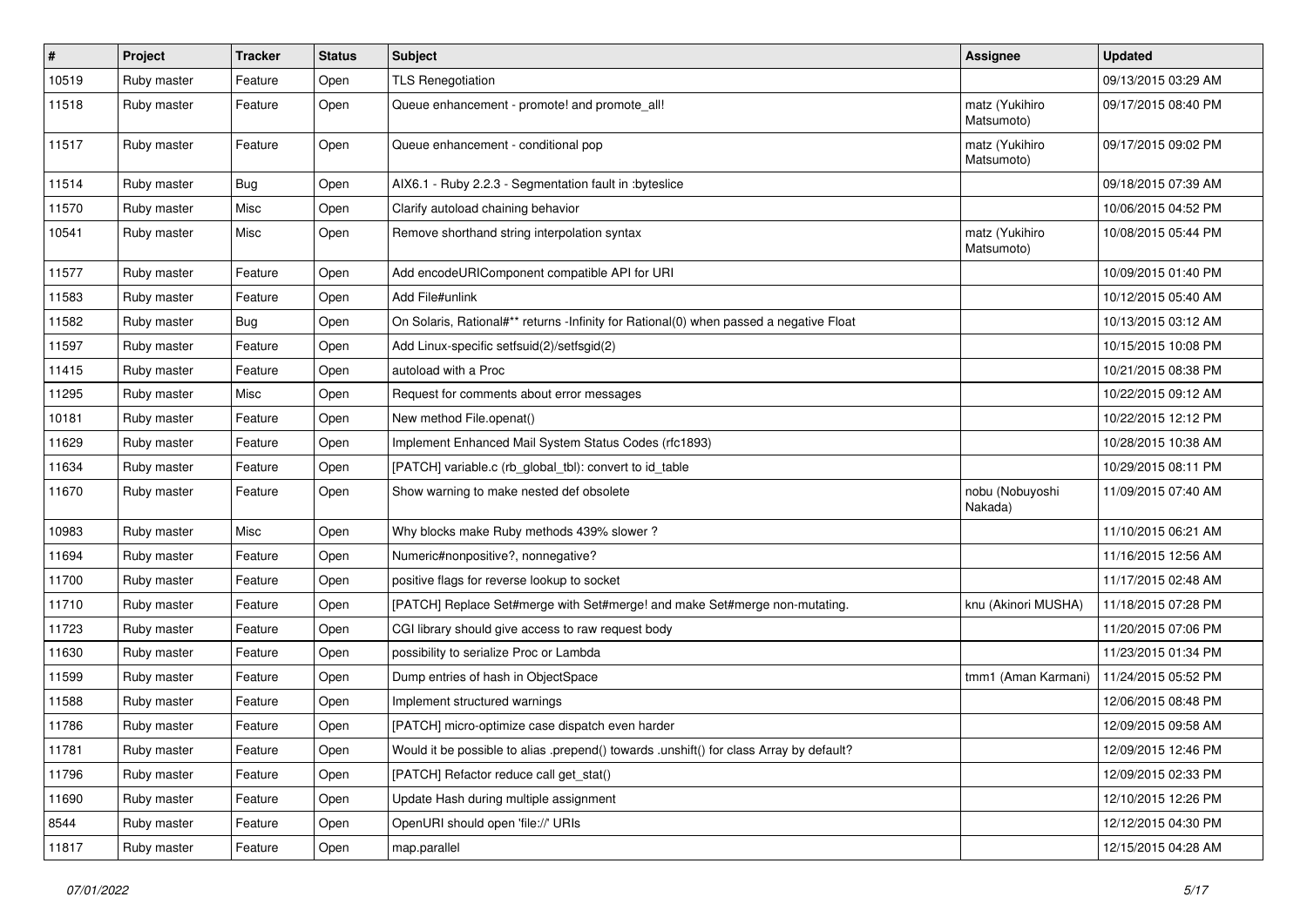| $\vert$ # | Project     | <b>Tracker</b> | <b>Status</b> | <b>Subject</b>                                                                                                                   | <b>Assignee</b>              | <b>Updated</b>      |
|-----------|-------------|----------------|---------------|----------------------------------------------------------------------------------------------------------------------------------|------------------------------|---------------------|
| 10251     | Ruby master | Feature        | Open          | URI: Support wildcards (globbing) in no_proxy                                                                                    |                              | 12/16/2015 05:22 AM |
| 10168     | Ruby master | Feature        | Open          | Native Object#inspect method should single quote strings that don't need to be double quoted                                     |                              | 01/01/2016 08:27 PM |
| 11939     | Ruby master | Feature        | Open          | Syntax sugar to apply a method replace a variable                                                                                |                              | 01/04/2016 09:49 AM |
| 11987     | Ruby master | Feature        | Open          | daemons can't show the backtrace of rb bug                                                                                       |                              | 01/13/2016 10:58 AM |
| 11550     | Ruby master | Feature        | Open          | Current behaviour of super() is dangerous in the presence of more than one included modules.                                     |                              | 01/20/2016 08:44 AM |
| 10312     | Ruby master | Misc           | Open          | Give people more control over how the ruby parser sees code and lexical code elements (valid/invalid<br>toggle options) + macros |                              | 01/20/2016 05:14 PM |
| 12006     | Ruby master | Feature        | Open          | return IO object from IO#print, IO#puts, IO#close_read, IO#close_write,                                                          |                              | 01/21/2016 12:42 PM |
| 11100     | Ruby master | Feature        | Open          | Permit multiple captures with String[Regexp, ]                                                                                   |                              | 01/24/2016 08:42 AM |
| 12017     | Ruby master | Feature        | Open          | [PATCH] dedupe string keys from Marshal.load                                                                                     |                              | 01/25/2016 09:02 AM |
| 11181     | Ruby master | Feature        | Open          | Add a line directive to Ruby                                                                                                     | matz (Yukihiro<br>Matsumoto) | 01/26/2016 02:04 AM |
| 12023     | Ruby master | Feature        | Open          | Allow ivars to be used as method arguments                                                                                       |                              | 01/27/2016 09:58 AM |
| 10658     | Ruby master | Feature        | Open          | ThreadGroup local variables                                                                                                      |                              | 01/28/2016 07:20 AM |
| 11917     | Ruby master | Feature        | Open          | Add Range#length as an alias for size                                                                                            |                              | 01/30/2016 07:01 AM |
| 12059     | Ruby master | Feature        | Open          | 'Array#single?', 'Hash#single?'                                                                                                  |                              | 02/10/2016 04:02 AM |
| 12041     | Ruby master | Feature        | Open          | Change the initializer of NameError to take a receiver as the third argument                                                     |                              | 02/12/2016 05:37 AM |
| 12064     | Ruby master | Feature        | Open          | Make creation of enc/unicode/casefold.h automatic again                                                                          | nobu (Nobuyoshi<br>Nakada)   | 02/12/2016 06:13 AM |
| 10793     | Ruby master | Feature        | Open          | Infrastructure/Release-Management: Sign releases                                                                                 |                              | 02/12/2016 09:20 PM |
| 12034     | Ruby master | Feature        | Open          | RegExp does not respect file encoding directive                                                                                  |                              | 02/13/2016 06:41 PM |
| 12083     | Ruby master | Feature        | Open          | \$_ and \$~ by Binding#local_variable_{get,set}                                                                                  |                              | 02/18/2016 04:35 AM |
| 11361     | Ruby master | Feature        | Open          | proposal for easy method to nil-guard for generated variable name.                                                               |                              | 02/21/2016 12:01 PM |
| 12114     | Ruby master | Feature        | Open          | $\texttt{SVERBOSE}$ = true is being ignored                                                                                      |                              | 02/26/2016 02:00 PM |
| 12113     | Ruby master | Feature        | Open          | Global method inside Delegator causes NameError                                                                                  |                              | 03/01/2016 01:58 AM |
| 12110     | Ruby master | Feature        | Open          | Create a method to avoid vacuous truth?                                                                                          |                              | 03/12/2016 08:01 AM |
| 12165     | Ruby master | Feature        | Open          | Hash#first, Hash#last                                                                                                            |                              | 03/12/2016 10:55 AM |
| 12141     | Ruby master | Feature        | Open          | send and __send_                                                                                                                 |                              | 03/14/2016 01:32 AM |
| 12129     | Ruby master | Feature        | Open          | syntactic sugar for dynamic method dispatch `object_expression:method_name_expression(1, 2)`                                     |                              | 03/14/2016 01:35 AM |
| 12134     | Ruby master | Feature        | Open          | Comparison between 'true' and 'false'                                                                                            |                              | 03/15/2016 12:41 PM |
| 12173     | Ruby master | Feature        | Open          | Time#till_now`                                                                                                                   |                              | 03/16/2016 10:19 AM |
| 12094     | Ruby master | Feature        | Open          | parameterized property assignment: $o.prop(arg) = 1$                                                                             |                              | 03/17/2016 07:05 AM |
| 12116     | Ruby master | Feature        | Open          | Fixnum#divmod`, `Bignum#divmod` with multiple arguments                                                                          |                              | 03/21/2016 02:00 PM |
| 12214     | Ruby master | Feature        | Open          | Inconsistent behaviour and lack of warnings/errors when referencing duplicated _variables                                        |                              | 03/24/2016 04:58 PM |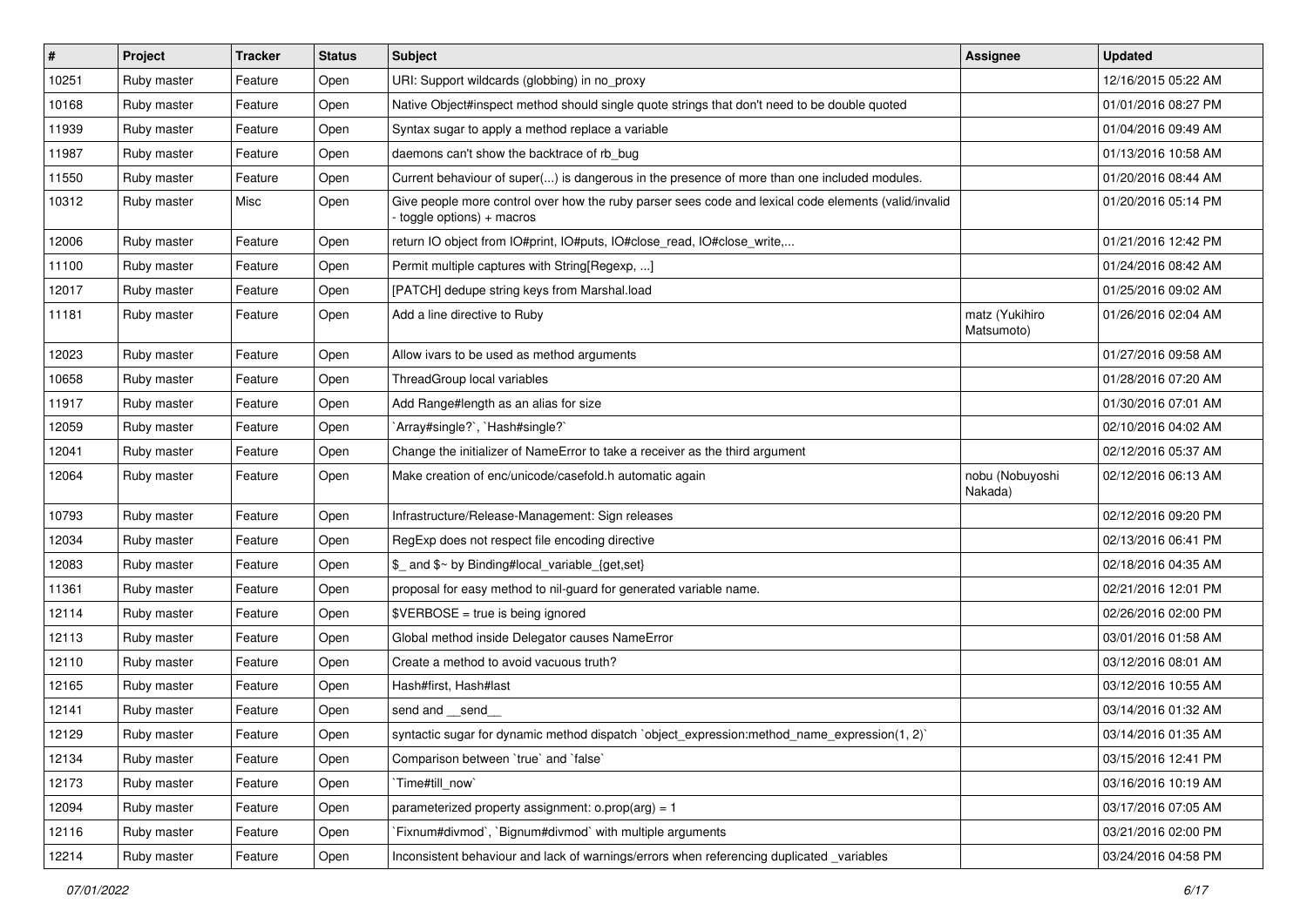| $\sharp$ | Project     | <b>Tracker</b> | <b>Status</b> | <b>Subject</b>                                                                                                                              | Assignee                     | <b>Updated</b>      |
|----------|-------------|----------------|---------------|---------------------------------------------------------------------------------------------------------------------------------------------|------------------------------|---------------------|
| 12211    | Ruby master | Feature        | Open          | introduce Date#first_of_month and Date#last_of_month                                                                                        |                              | 03/26/2016 12:58 AM |
| 12247    | Ruby master | Feature        | Open          | accept multiple arguments at Array#delete                                                                                                   |                              | 04/04/2016 10:16 PM |
| 12262    | Ruby master | Feature        | Open          | Anti-loop                                                                                                                                   |                              | 04/09/2016 05:30 AM |
| 12272    | Ruby master | Feature        | Open          | Accepting HTML entity name in string literal                                                                                                |                              | 04/13/2016 05:16 AM |
| 12277    | Ruby master | Misc           | Open          | Coding rule: colum number                                                                                                                   |                              | 04/13/2016 06:32 PM |
| 12179    | Ruby master | <b>Bug</b>     | Open          | Build failure due to VPATH expansion                                                                                                        |                              | 04/14/2016 01:55 AM |
| 12080    | Ruby master | Feature        | Open          | Enumerable#first, Array#last with block                                                                                                     |                              | 04/20/2016 03:51 AM |
| 11868    | Ruby master | Feature        | Open          | Proposal for RubyVM::InstructionSequence.compile to return an object containing the syntax error<br>information currently written to STDERR |                              | 04/21/2016 05:49 AM |
| 12280    | Ruby master | Bug            | Open          | IO.copy_stream(IO, IO) fails with "pread() not implemented"                                                                                 |                              | 04/28/2016 05:51 AM |
| 8206     | Ruby master | Feature        | Open          | Should Ruby core implement String#blank?                                                                                                    |                              | 04/28/2016 02:05 PM |
| 12226    | Ruby master | Feature        | Open          | Dir.home with valid named user raises ArgumentError on Windows                                                                              |                              | 05/08/2016 10:06 AM |
| 12378    | Ruby master | Feature        | Open          | arbitrary size Random.new seed                                                                                                              |                              | 05/13/2016 04:44 PM |
| 12380    | Ruby master | Feature        | Open          | 'Struct' as a subclass of 'Class'                                                                                                           |                              | 05/14/2016 08:28 AM |
| 12244    | Ruby master | Feature        | Open          | Add a way to `integer - integer % num`                                                                                                      | matz (Yukihiro<br>Matsumoto) | 05/17/2016 06:05 AM |
| 11923    | Ruby master | Feature        | Open          | Put Struct accessors into separate module to allow redefining them in Struct.new's block                                                    |                              | 05/17/2016 06:37 AM |
| 12077    | Ruby master | Feature        | Open          | Consolidate SSLSocket interface with TCPSocket                                                                                              |                              | 05/17/2016 06:37 AM |
| 12403    | Ruby master | Feature        | Open          | Optimise Regexp#match?                                                                                                                      |                              | 05/24/2016 05:54 AM |
| 9760     | Ruby master | <b>Bug</b>     | Open          | mkmf does not allow for linking against custom libraries when a system library is present                                                   |                              | 05/24/2016 08:11 AM |
| 12435    | Ruby master | Feature        | Open          | Using connect_nonblock to open TCP connections in Net::HTTP#connect                                                                         |                              | 06/06/2016 12:42 AM |
| 12482    | Ruby master | Feature        | Open          | ArgumentError.new(nil) should give a better description                                                                                     |                              | 06/16/2016 04:18 AM |
| 11735    | Ruby master | Feature        | Open          | Porting String#squish and String#squish! from Ruby on Rails' Active Support                                                                 | matz (Yukihiro<br>Matsumoto) | 06/24/2016 08:02 AM |
| 12595    | Ruby master | Misc           | Open          | Documentation                                                                                                                               |                              | 07/18/2016 04:39 PM |
| 12350    | Ruby master | Feature        | Open          | Introduce Array#find! that raises an error if element not found                                                                             |                              | 07/19/2016 06:20 AM |
| 12334    | Ruby master | Feature        | Open          | Final/Readonly Support for Fields / Instance Variables                                                                                      |                              | 07/20/2016 01:49 AM |
| 12455    | Ruby master | Feature        | Open          | Add a way for class String to determine whether it has only numbers / digits or not                                                         |                              | 07/20/2016 03:13 AM |
| 12586    | Ruby master | Feature        | Open          | Hash#sample                                                                                                                                 |                              | 08/10/2016 04:08 AM |
| 12625    | Ruby master | Feature        | Open          | TypeError.assert, ArgumentError.assert                                                                                                      |                              | 08/10/2016 04:36 AM |
| 12317    | Ruby master | Feature        | Open          | Name space of a module                                                                                                                      |                              | 09/04/2016 04:59 PM |
| 12755    | Ruby master | Feature        | Open          | optimize instruction sequence                                                                                                               |                              | 09/12/2016 07:05 AM |
| 12751    | Ruby master | Misc           | Open          | Incompatibility of Ruby 3                                                                                                                   |                              | 09/14/2016 12:48 PM |
| 12817    | Ruby master | Feature        | Open          | Consider adding method .sample() on class Hash (if this was not yet proposed)                                                               |                              | 10/11/2016 12:57 AM |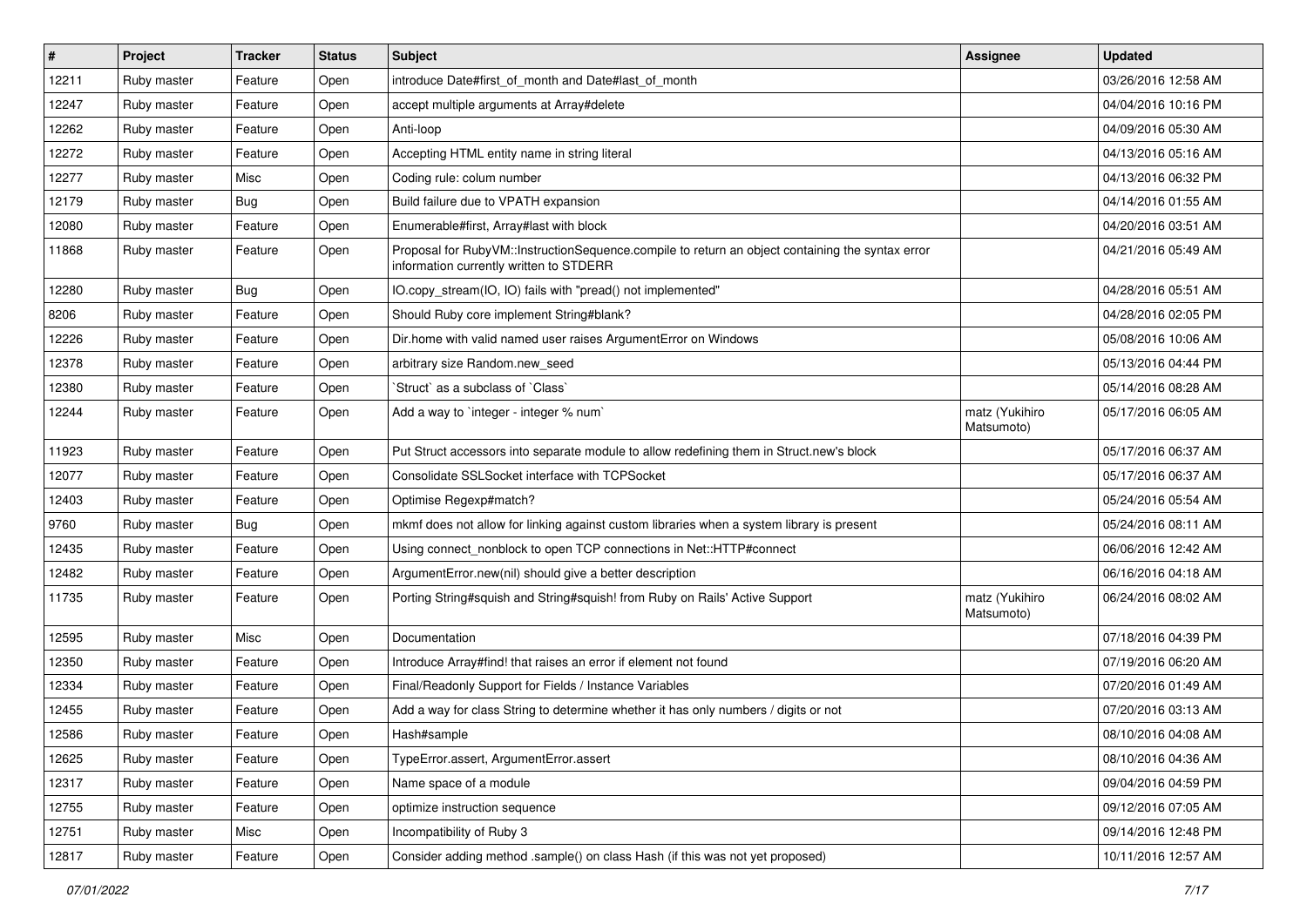| #     | Project     | <b>Tracker</b> | <b>Status</b> | <b>Subject</b>                                                                                           | Assignee                     | <b>Updated</b>      |
|-------|-------------|----------------|---------------|----------------------------------------------------------------------------------------------------------|------------------------------|---------------------|
| 9704  | Ruby master | Feature        | Open          | Refinements as files instead of modules                                                                  | matz (Yukihiro<br>Matsumoto) | 10/11/2016 06:36 PM |
| 12843 | Ruby master | Feature        | Open          | Proposal to add a new method to class File in order to determine the name of the file without any suffix |                              | 10/17/2016 08:56 AM |
| 12858 | Ruby master | Feature        | Open          | Supporting batch-requiring of files in ruby                                                              |                              | 10/23/2016 08:05 AM |
| 12869 | Ruby master | Feature        | Open          | open-uri's open rejects `BOM' in encoding                                                                |                              | 10/25/2016 05:06 AM |
| 11428 | Ruby master | Feature        | Open          | system/exec/etc. should to_s their argument to restore Pathname functionality as it was in 1.8           |                              | 11/06/2016 02:17 AM |
| 11665 | Ruby master | Feature        | Open          | Support nested functions for better code organization                                                    |                              | 11/16/2016 03:06 PM |
| 13006 | Ruby master | Feature        | Open          | backtrace of thread killer                                                                               |                              | 12/06/2016 01:11 AM |
| 12852 | Ruby master | <b>Bug</b>     | Open          | URI.parse can't handle non-ascii URIs                                                                    | akira (akira yamada)         | 12/12/2016 06:39 PM |
| 13108 | Ruby master | Feature        | Open          | [Doc Request] Explicitly document Range#sum                                                              |                              | 01/05/2017 11:50 PM |
| 13103 | Ruby master | Feature        | Open          | [PATCH] random.c: use "__NR_" syscall prefix on Linux (instead of "SYS_")                                |                              | 01/11/2017 10:51 PM |
| 13048 | Ruby master | Feature        | Open          | Better way to do Regexp.new(Regexp.escape("some string"))                                                |                              | 01/20/2017 04:01 AM |
| 12969 | Ruby master | Feature        | Open          | Allow optional parameter in String#strip and related                                                     |                              | 01/20/2017 08:19 AM |
| 13151 | Ruby master | <b>Bug</b>     | Open          | File.writable? doesn't report correctly if a directory is writable on Windows.                           |                              | 01/23/2017 05:46 PM |
| 13174 | Ruby master | Feature        | Open          | Smaller id_table on 64bit platform                                                                       |                              | 01/31/2017 02:05 PM |
| 13209 | Ruby master | Misc           | Open          | fact.rb in ruby/sample variations                                                                        |                              | 02/14/2017 12:10 AM |
| 13240 | Ruby master | Feature        | Open          | Change Unicode property implementation in Onigmo from inversion lists to direct lookup                   |                              | 02/22/2017 08:01 AM |
| 13026 | Ruby master | Feature        | Open          | Public singleton methods                                                                                 |                              | 02/22/2017 06:53 PM |
| 12790 | Ruby master | Feature        | Open          | Better inspect for stdlib classes                                                                        |                              | 02/27/2017 08:36 PM |
| 13259 | Ruby master | Feature        | Open          | Kernel#Date                                                                                              |                              | 02/28/2017 12:09 PM |
| 13314 | Ruby master | Feature        | Open          | $dig =$                                                                                                  |                              | 03/14/2017 12:55 PM |
| 13095 | Ruby master | Feature        | Open          | [PATCH] io.c (rb_f_syscall): remove deprecation notice                                                   |                              | 03/26/2017 06:21 AM |
| 13263 | Ruby master | Feature        | Open          | Add companion integer nth-root method to recent Integer#isqrt                                            |                              | 04/05/2017 12:49 AM |
| 13164 | Ruby master | <b>Bug</b>     | Open          | A second `SystemStackError` exception results in `Segmentation fault (core dumped)`                      |                              | 04/14/2017 01:05 PM |
| 12573 | Ruby master | Feature        | Open          | Introduce a straightforward way to discover whether a process is running                                 |                              | 04/19/2017 12:05 PM |
| 13485 | Ruby master | <b>Bug</b>     | Open          | MinGW TestEnumerable#test_callcc SEGV info                                                               |                              | 04/19/2017 04:17 PM |
| 13497 | Ruby master | Misc           | Open          | Docs, code samples, Ripper example                                                                       |                              | 04/23/2017 04:27 AM |
| 13500 | Ruby master | Bug            | Open          | MinGW TestArity#test_proc_err_mess stops testing                                                         |                              | 04/26/2017 03:27 PM |
| 9116  | Ruby master | Feature        | Open          | String#rsplit missing                                                                                    |                              | 04/27/2017 10:00 AM |
| 13211 | Ruby master | Feature        | Open          | Hash#delete taking a splat                                                                               |                              | 04/29/2017 08:41 PM |
| 13333 | Ruby master | Feature        | Open          | block to yield                                                                                           |                              | 05/19/2017 09:01 AM |
| 13542 | Ruby master | <b>Bug</b>     | Open          | MinGW trunk Builds - Summary of Issues                                                                   |                              | 05/19/2017 07:04 PM |
| 13634 | Ruby master | Misc           | Open          | NilClass is lying about respond_to?(:clone)                                                              |                              | 06/06/2017 08:27 AM |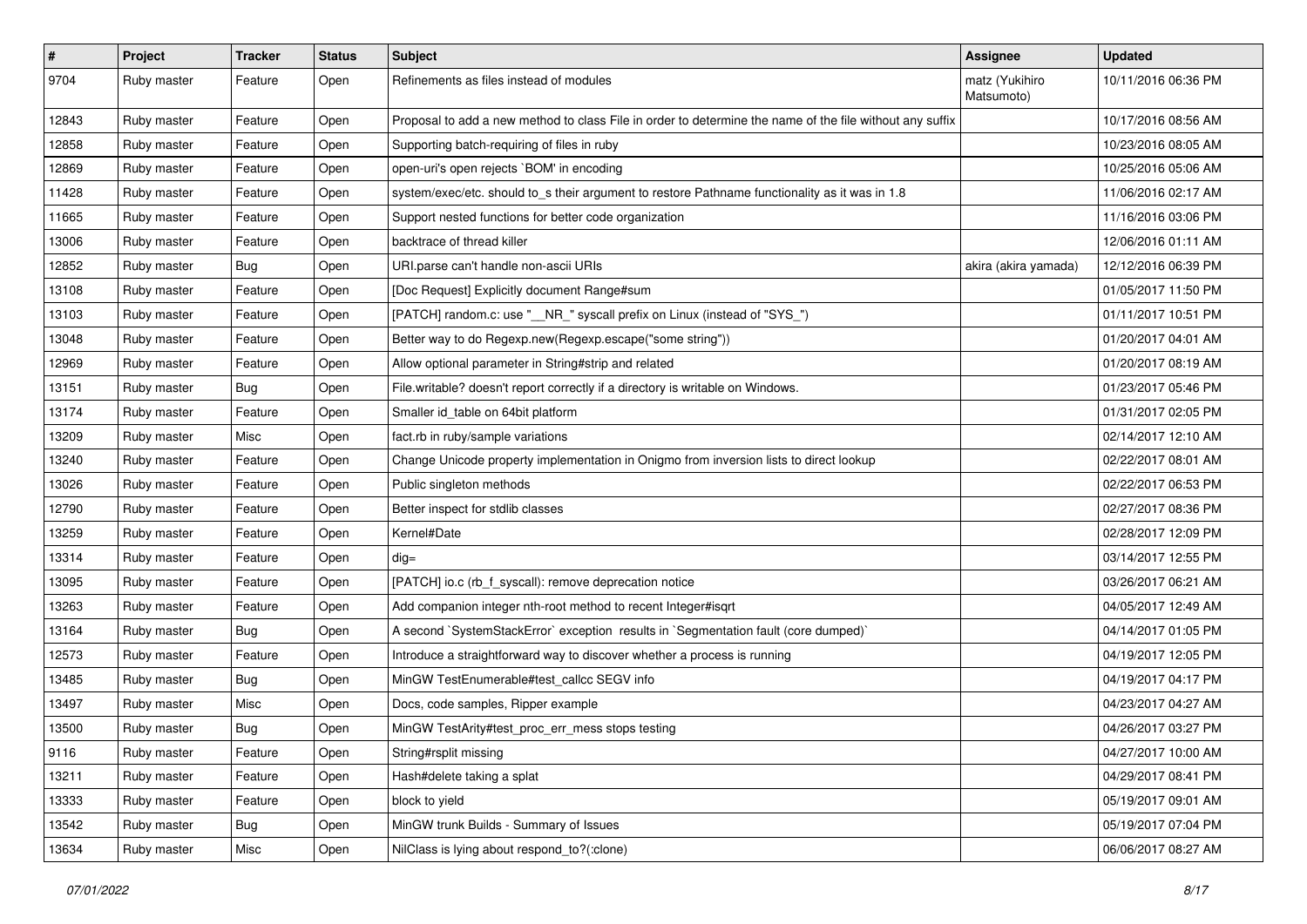| $\vert$ # | Project     | <b>Tracker</b> | <b>Status</b> | Subject                                                                                                                                               | Assignee                   | <b>Updated</b>      |
|-----------|-------------|----------------|---------------|-------------------------------------------------------------------------------------------------------------------------------------------------------|----------------------------|---------------------|
| 13644     | Ruby master | Bug            | Open          | Windows - Setting Time.now                                                                                                                            |                            | 06/11/2017 03:43 AM |
| 13378     | Ruby master | Feature        | Open          | Eliminate 4 of 8 syscalls when requiring file by absolute path                                                                                        | nobu (Nobuyoshi<br>Nakada) | 06/16/2017 07:57 AM |
| 13385     | Ruby master | Feature        | Open          | [PATCH] Make Resolv::DNS::Name validation similar to host and dig commands                                                                            | akr (Akira Tanaka)         | 06/16/2017 08:04 AM |
| 13668     | Ruby master | Feature        | Open          | Show / log test-all skips in CI here or at http://rubyci.org/ ?                                                                                       |                            | 06/20/2017 03:30 AM |
| 12968     | Ruby master | Feature        | Open          | Allow default value via block for Integer(), Float() and Rational()                                                                                   |                            | 06/28/2017 05:53 PM |
| 13681     | Ruby master | Feature        | Open          | Ruby digest init fails in FIPS mode when built against OpenSSL ~> 1.0.1                                                                               |                            | 07/04/2017 05:17 PM |
| 13434     | Ruby master | Feature        | Open          | better method definition in C API                                                                                                                     |                            | 07/13/2017 07:41 AM |
| 13512     | Ruby master | Feature        | Open          | <b>System Threads</b>                                                                                                                                 | ko1 (Koichi Sasada)        | 07/14/2017 07:08 AM |
| 13765     | Ruby master | Feature        | Open          | Add Proc#bind                                                                                                                                         |                            | 07/26/2017 01:31 PM |
| 13787     | Ruby master | Misc           | Open          | The path to Ruby 3.x - would it be useful to have a separate thread here at the tracker, for discussions<br>and issues and ideas related to ruby 3.x? |                            | 08/08/2017 08:29 AM |
| 13804     | Ruby master | Misc           | Open          | Protected methods cannot be overridden                                                                                                                |                            | 08/10/2017 09:41 PM |
| 13805     | Ruby master | Feature        | Open          | Make refinement scoping to be like that of constants                                                                                                  |                            | 08/13/2017 10:52 PM |
| 13639     | Ruby master | Feature        | Open          | Add "RTMIN" and "RTMAX" to Signal.list                                                                                                                |                            | 08/31/2017 09:06 AM |
| 13072     | Ruby master | Misc           | Open          | Current state of date standard library                                                                                                                |                            | 09/02/2017 05:38 PM |
| 13881     | Ruby master | Feature        | Open          | Use getcontext/setcontext on OS X                                                                                                                     |                            | 09/08/2017 09:13 AM |
| 13245     | Ruby master | Feature        | Open          | [PATCH] reject inter-thread TLS modification                                                                                                          |                            | 09/12/2017 12:54 PM |
| 13924     | Ruby master | Feature        | Open          | Add headings/hints to RubyVM::InstructionSequence#disasm                                                                                              |                            | 09/20/2017 01:40 PM |
| 13934     | Ruby master | Feature        | Open          | [Feature request] Being able to set a default encoding other than Unicode on a "per-project" basis                                                    |                            | 09/25/2017 05:18 AM |
| 13922     | Ruby master | Feature        | Open          | Consider showing warning messages about same-named aliases - either directly or perhaps via the<br>"did you mean gem"                                 |                            | 09/25/2017 12:21 PM |
| 13927     | Ruby master | Feature        | Open          | Integrate module_function as a core language type                                                                                                     |                            | 09/25/2017 10:30 PM |
| 13395     | Ruby master | Feature        | Open          | Add a method to check for not nil                                                                                                                     |                            | 09/30/2017 12:53 PM |
| 12648     | Ruby master | Feature        | Open          | Enumerable#sort_by` with descending option                                                                                                            |                            | 10/05/2017 10:24 AM |
| 13936     | Ruby master | Feature        | Open          | Make regular expressions debugable                                                                                                                    |                            | 10/07/2017 01:25 AM |
| 14025     | Ruby master | Feature        | Open          | #initialize with ivars                                                                                                                                |                            | 10/19/2017 06:50 AM |
| 13869     | Ruby master | Feature        | Open          | Filter non directories from Dir.glob                                                                                                                  |                            | 10/20/2017 01:58 AM |
| 14037     | Ruby master | Misc           | Open          | Writing doxygen document comments to static functions                                                                                                 |                            | 10/21/2017 07:48 AM |
| 14040     | Ruby master | Feature        | Open          | deprecate HTTP.version 1 2                                                                                                                            |                            | 10/22/2017 09:32 AM |
| 13933     | Ruby master | Feature        | Open          | Add Range#empty?                                                                                                                                      |                            | 10/25/2017 09:19 AM |
| 14049     | Ruby master | <b>Bug</b>     | Open          | SEGV svn 60401 require_relative                                                                                                                       |                            | 10/26/2017 05:25 PM |
| 10183     | Ruby master | Feature        | Open          | An alternative name for method `class`                                                                                                                |                            | 10/31/2017 11:42 AM |
| 14077     | Ruby master | Feature        | Open          | Add Encoding::FILESYSTEM and Encoding::LOCALE constants                                                                                               |                            | 11/03/2017 09:31 PM |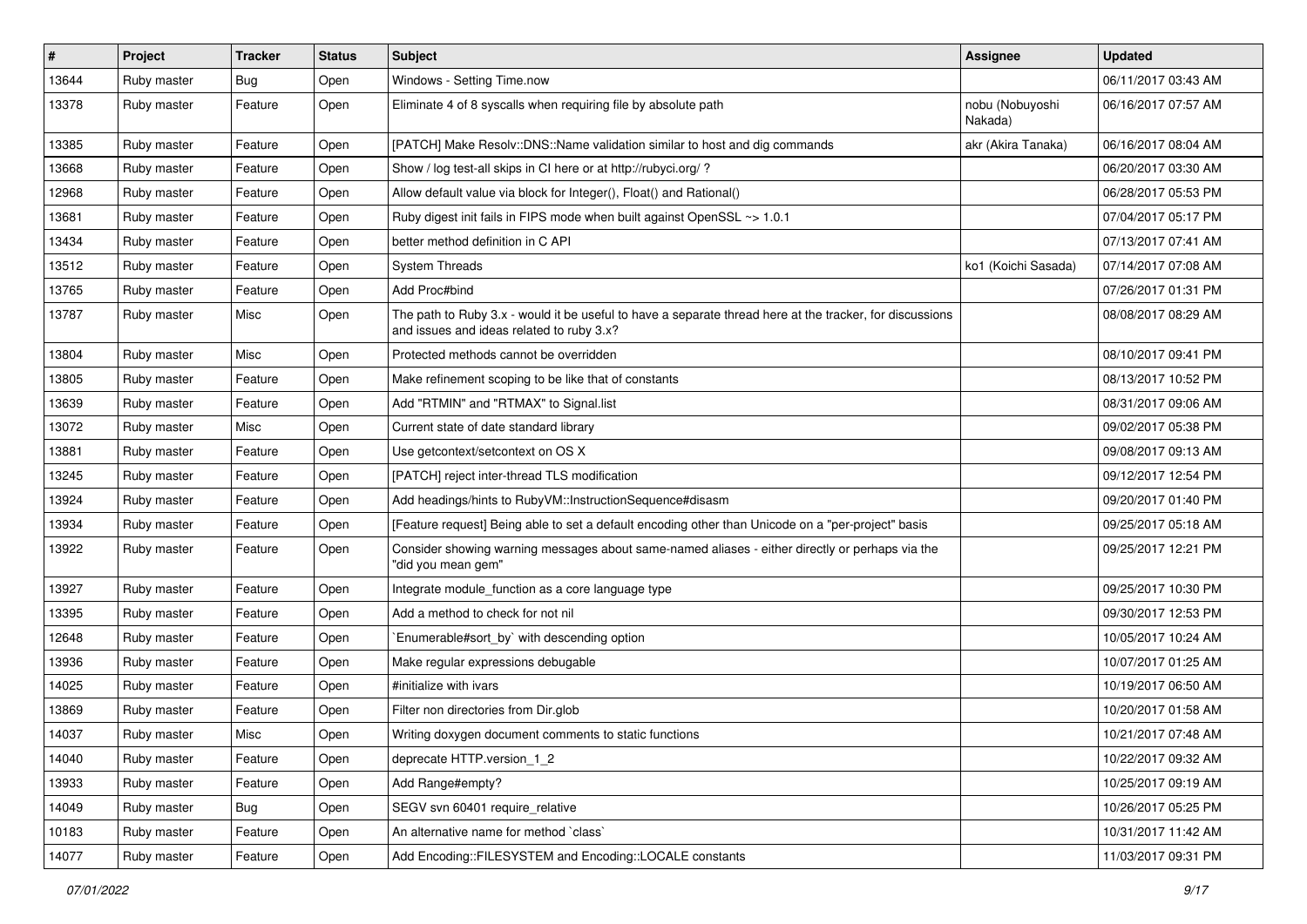| $\vert$ # | Project     | <b>Tracker</b> | <b>Status</b> | <b>Subject</b>                                                                                   | <b>Assignee</b>                   | <b>Updated</b>      |
|-----------|-------------|----------------|---------------|--------------------------------------------------------------------------------------------------|-----------------------------------|---------------------|
| 14064     | Ruby master | <b>Bug</b>     | Open          | test-all with and without -j - incorrect assertions and missing test methods                     |                                   | 11/03/2017 10:54 PM |
| 14083     | Ruby master | Bug            | Open          | Refinement in block calling incorrect method                                                     |                                   | 11/05/2017 07:36 PM |
| 14084     | Ruby master | Feature        | Open          | Introduce Enumerator#next?                                                                       |                                   | 11/06/2017 03:28 PM |
| 14079     | Ruby master | Feature        | Open          | Validate argument list without calling method                                                    |                                   | 11/07/2017 03:20 AM |
| 14092     | Ruby master | Feature        | Open          | Add extension key argument to Tempfile                                                           |                                   | 11/08/2017 06:47 PM |
| 13571     | Ruby master | <b>Bug</b>     | Open          | Script arguments, encoding, windows / MinGW                                                      |                                   | 11/12/2017 10:53 PM |
| 12700     | Ruby master | Feature        | Open          | regexg heredoc support                                                                           |                                   | 11/24/2017 12:53 AM |
| 14128     | Ruby master | Feature        | Open          | Introduce Hash#delete default value                                                              | matz (Yukihiro<br>Matsumoto)      | 11/25/2017 04:41 PM |
| 13763     | Ruby master | Feature        | Open          | Trigger "unused variable warning" for unused variables in parameter lists                        |                                   | 11/28/2017 04:49 AM |
| 13696     | Ruby master | Feature        | Open          | Add exchange and noreplace options to File.rename                                                | Glass_saga (Masaki<br>Matsushita) | 12/01/2017 04:34 PM |
| 13124     | Ruby master | Feature        | Open          | Should #puts convert to external encoding?                                                       |                                   | 12/01/2017 06:45 PM |
| 14149     | Ruby master | Misc           | Open          | Ruby Birthday Thread - 25th years anniversary                                                    |                                   | 12/02/2017 01:40 AM |
| 14129     | Ruby master | Feature        | Open          | Feature Request: sockets - add support for recvmmsg                                              |                                   | 12/12/2017 08:35 AM |
| 14052     | Ruby master | Feature        | Open          | Introduce SecureRandom.with chars                                                                |                                   | 12/12/2017 08:59 AM |
| 14190     | Ruby master | Misc           | Open          | What are the semantics of \$SAFE?                                                                |                                   | 12/15/2017 10:28 PM |
| 9992      | Ruby master | Feature        | Open          | Access Modifiers (Internal Interfaces)                                                           |                                   | 12/18/2017 03:04 PM |
| 6641      | Ruby master | Feature        | Open          | Hash.auto constructor                                                                            | matz (Yukihiro<br>Matsumoto)      | 12/25/2017 06:15 PM |
| 6687      | Ruby master | Feature        | Open          | Enumerable#with                                                                                  |                                   | 12/25/2017 06:15 PM |
| 6758      | Ruby master | Feature        | Open          | Object#sequence                                                                                  |                                   | 12/25/2017 06:15 PM |
| 6817      | Ruby master | Feature        | Open          | Partial application                                                                              | matz (Yukihiro<br>Matsumoto)      | 12/25/2017 06:15 PM |
| 7060      | Ruby master | Feature        | Open          | Broaden support for chmod                                                                        |                                   | 12/25/2017 06:15 PM |
| 7082      | Ruby master | Feature        | Open          | Process.kill 0 in windows can return spurious success                                            |                                   | 12/25/2017 06:15 PM |
| 7106      | Ruby master | Feature        | Open          | FileUtils.touch should allow touching the symlink itself rather than the file the link points to |                                   | 12/25/2017 06:15 PM |
| 7149      | Ruby master | Feature        | Open          | Constant magic for everyone.                                                                     | matz (Yukihiro<br>Matsumoto)      | 12/25/2017 06:15 PM |
| 7250      | Ruby master | Feature        | Open          | A mechanism to include at once both instance-level and class-level methods from a module         |                                   | 12/25/2017 06:15 PM |
| 7340      | Ruby master | Feature        | Open          | 'each with' or 'into' alias for 'each with object'                                               |                                   | 12/25/2017 06:15 PM |
| 7341      | Ruby master | Feature        | Open          | Enumerable#associate                                                                             |                                   | 12/25/2017 06:15 PM |
| 7377      | Ruby master | Feature        | Open          | #indetical? as an alias for #equal?                                                              | matz (Yukihiro<br>Matsumoto)      | 12/25/2017 06:15 PM |
| 7384      | Ruby master | Feature        | Open          | Rename #each with object to #each with                                                           |                                   | 12/25/2017 06:15 PM |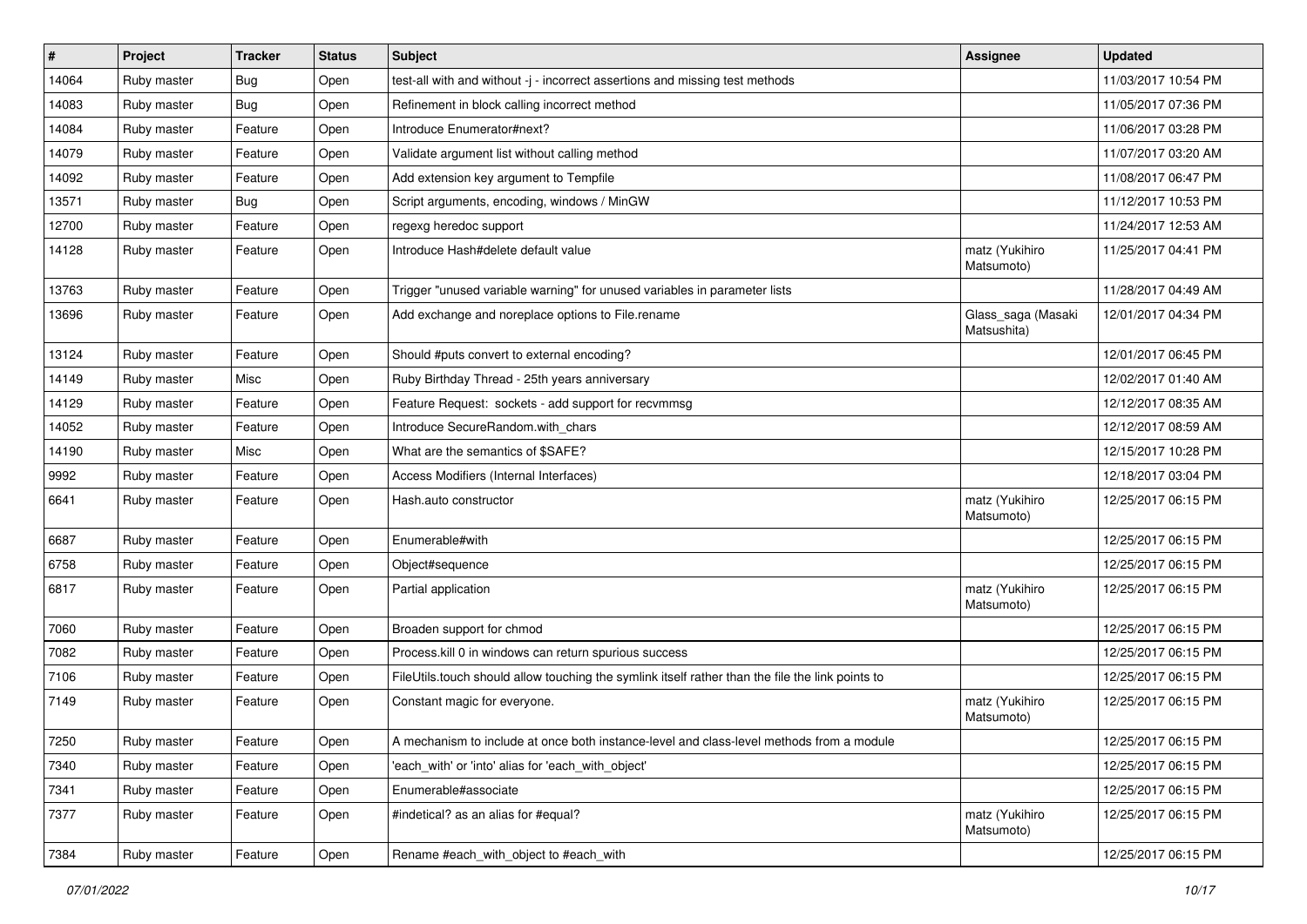| #     | Project     | <b>Tracker</b> | <b>Status</b> | <b>Subject</b>                                                                    | <b>Assignee</b>                       | <b>Updated</b>      |
|-------|-------------|----------------|---------------|-----------------------------------------------------------------------------------|---------------------------------------|---------------------|
| 7444  | Ruby master | Feature        | Open          | Array#product_set                                                                 | matz (Yukihiro<br>Matsumoto)          | 12/25/2017 06:15 PM |
| 7548  | Ruby master | Feature        | Open          | Load and Require Callbacks                                                        | matz (Yukihiro<br>Matsumoto)          | 12/25/2017 06:15 PM |
| 7604  | Ruby master | Feature        | Open          | Make === comparison operator ability to delegate comparison to an argument        | matz (Yukihiro<br>Matsumoto)          | 12/25/2017 06:15 PM |
| 7611  | Ruby master | Feature        | Open          | Focal method for all loads/requires                                               | matz (Yukihiro<br>Matsumoto)          | 12/25/2017 06:15 PM |
| 7614  | Ruby master | Feature        | Open          | alias_accessor                                                                    | matz (Yukihiro<br>Matsumoto)          | 12/25/2017 06:15 PM |
| 7654  | Ruby master | Feature        | Open          | Add optional code block to IO::readlines                                          | matz (Yukihiro<br>Matsumoto)          | 12/25/2017 06:15 PM |
| 7657  | Ruby master | Feature        | Open          | Array#& doesn't accept Enumerables                                                | matz (Yukihiro<br>Matsumoto)          | 12/25/2017 06:15 PM |
| 7704  | Ruby master | Feature        | Open          | Add a list of enabled (experimental) language features.                           | matz (Yukihiro<br>Matsumoto)          | 12/25/2017 06:15 PM |
| 7708  | Ruby master | Feature        | Open          | support for patches list                                                          |                                       | 12/25/2017 06:15 PM |
| 7742  | Ruby master | <b>Bug</b>     | Open          | System encoding (Windows-1258) is not recognized by Ruby to convert back to UTF-8 | duerst (Martin Dürst)                 | 12/25/2017 06:15 PM |
| 7745  | Ruby master | Feature        | Open          | lib/observer.rb: Observers are compared by identity                               | nobu (Nobuyoshi<br>Nakada)            | 12/25/2017 06:15 PM |
| 7788  | Ruby master | Feature        | Open          | YAML Tag Schema Support                                                           | tenderlovemaking<br>(Aaron Patterson) | 12/25/2017 06:15 PM |
| 7795  | Ruby master | Feature        | Open          | Symbol.defined? and/or to_existing_symbol                                         | matz (Yukihiro<br>Matsumoto)          | 12/25/2017 06:15 PM |
| 7848  | Ruby master | Feature        | Open          | Restore default state for core ruby objects                                       | matz (Yukihiro<br>Matsumoto)          | 12/25/2017 06:15 PM |
| 7876  | Ruby master | Feature        | Open          | Add method for accessing Class from within Singleton Class                        | matz (Yukihiro<br>Matsumoto)          | 12/25/2017 06:15 PM |
| 7883  | Ruby master | Feature        | Open          | Add Regex#to_proc                                                                 | matz (Yukihiro<br>Matsumoto)          | 12/25/2017 06:15 PM |
| 7892  | Ruby master | <b>Bug</b>     | Open          | MIME encoding bug of NKF.nkf                                                      | naruse (Yui NARUSE)                   | 12/25/2017 06:15 PM |
| 7914  | Ruby master | Feature        | Open          | Case for local class methods                                                      | matz (Yukihiro<br>Matsumoto)          | 12/25/2017 06:15 PM |
| 8046  | Ruby master | Feature        | Open          | allow Object#extend to take a block                                               |                                       | 12/25/2017 06:15 PM |
| 8061  | Ruby master | Feature        | Open          | 000000000000000                                                                   | matz (Yukihiro<br>Matsumoto)          | 12/25/2017 06:15 PM |
| 8772  | Ruby master | Feature        | Open          | Hash alias #  merge, and the case for Hash and Array polymorphism                 |                                       | 12/25/2017 06:15 PM |
| 14177 | Ruby master | Feature        | Open          | PATCH: File::Stat#dev on Windows                                                  |                                       | 12/25/2017 06:15 PM |
| 14153 | Ruby master | Feature        | Open          | [PATCH] resurrection of # -*- warn_past_scope: true -*-                           |                                       | 12/26/2017 08:53 AM |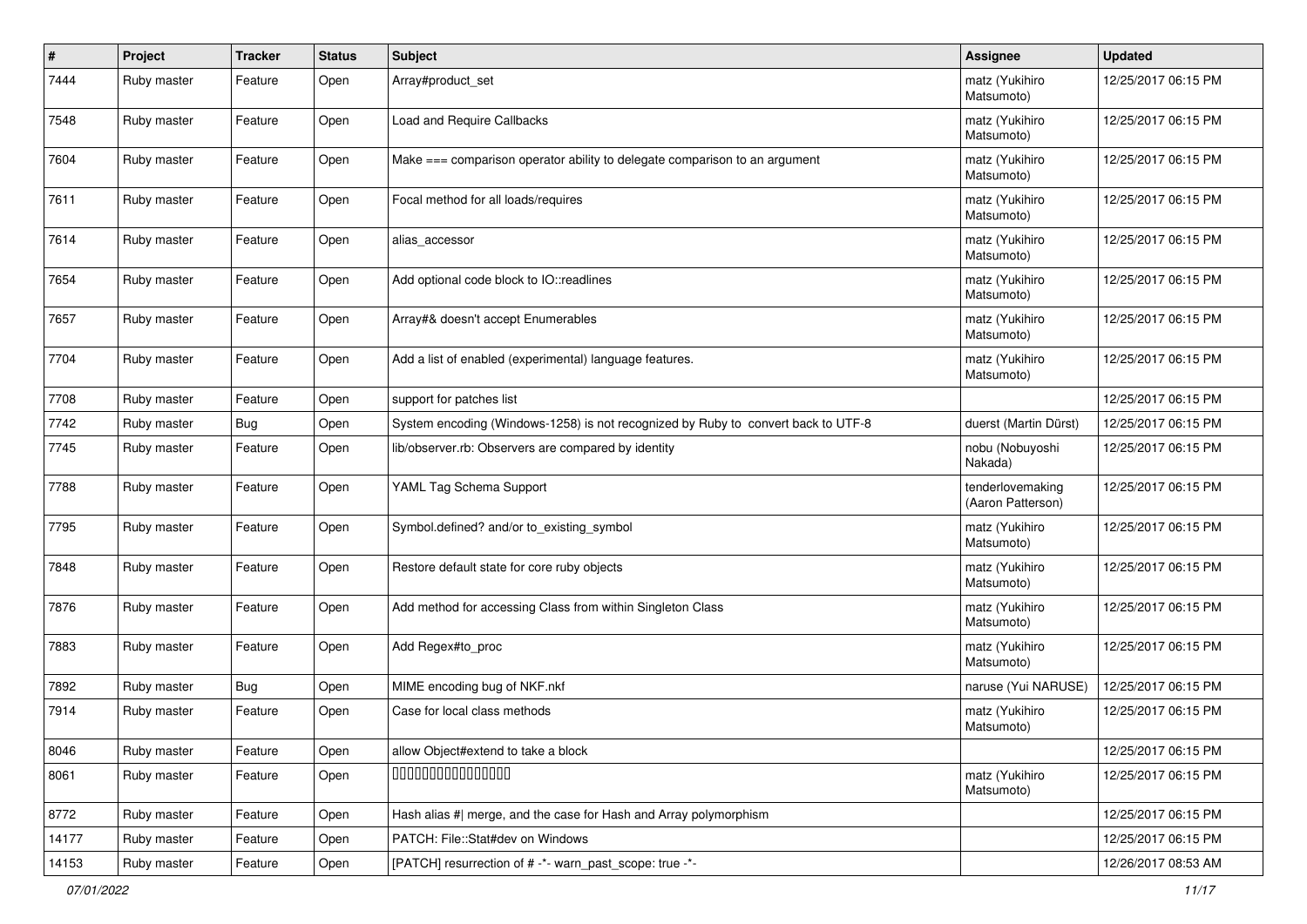| $\vert$ # | Project     | <b>Tracker</b> | <b>Status</b> | <b>Subject</b>                                                                                    | <b>Assignee</b>                        | <b>Updated</b>      |
|-----------|-------------|----------------|---------------|---------------------------------------------------------------------------------------------------|----------------------------------------|---------------------|
| 13890     | Ruby master | Feature        | Open          | Allow a regexp as an argument to 'count', to count more interesting things than single characters |                                        | 12/30/2017 04:37 AM |
| 9145      | Ruby master | Feature        | Open          | Queue#pop(true) return nil if empty instead of raising ThreadError                                |                                        | 01/01/2018 07:41 PM |
| 14276     | Ruby master | Feature        | Open          | Ruby core debugger API                                                                            |                                        | 01/05/2018 07:54 PM |
| 8987      | Ruby master | Feature        | Open          | map/collect extension which handles arguments                                                     |                                        | 01/05/2018 09:00 PM |
| 9043      | Ruby master | Feature        | Open          | Add String#f method as shortcut for #freeze                                                       | matz (Yukihiro<br>Matsumoto)           | 01/05/2018 09:00 PM |
| 9185      | Ruby master | Feature        | Open          | Add alias_class_method or class_alias functionality                                               |                                        | 01/05/2018 09:00 PM |
| 9253      | Ruby master | Feature        | Open          | Regexp named match and case statement                                                             |                                        | 01/05/2018 09:00 PM |
| 9347      | Ruby master | Feature        | Open          | Accept non callable argument to detect                                                            | marcandre<br>(Marc-Andre<br>Lafortune) | 01/05/2018 09:00 PM |
| 9507      | Ruby master | <b>Bug</b>     | Open          | Ruby 2.1.0 is broken on ARMv5: tried to create Proc object without a block                        | charliesome (Charlie<br>Somerville)    | 01/05/2018 09:00 PM |
| 9590      | Ruby master | Feature        | Open          | introduce st_foreach_update and st_foreach_update_check for performance.                          | tarui (Masaya Tarui)                   | 01/05/2018 09:00 PM |
| 9614      | Ruby master | Feature        | Open          | ordering of non-Hash items which use st_ internally                                               | matz (Yukihiro<br>Matsumoto)           | 01/05/2018 09:00 PM |
| 9779      | Ruby master | Feature        | Open          | Add Module#descendents                                                                            |                                        | 01/05/2018 09:00 PM |
| 10225     | Ruby master | Feature        | Open          | [PATCH] *math.c: New method Math.normcdf                                                          |                                        | 01/05/2018 09:01 PM |
| 10237     | Ruby master | Feature        | Open          | Transform all elements of one Encoding into another Encoding for Array and Hash                   |                                        | 01/05/2018 09:01 PM |
| 10328     | Ruby master | Feature        | Open          | [PATCH] make OPT_SUPPORT_JOKE a proper VM option                                                  | normalperson (Eric<br>Wong)            | 01/05/2018 09:01 PM |
| 10378     | Ruby master | Feature        | Open          | [PATCH 0/3] It's better $(1 + 0i)$ real? return true                                              |                                        | 01/05/2018 09:01 PM |
| 10423     | Ruby master | Feature        | Open          | [PATCH] opt_str_lit*: avoid literal string allocations                                            | ko1 (Koichi Sasada)                    | 01/05/2018 09:01 PM |
| 10498     | Ruby master | Feature        | Open          | Make `loop` yield a counter                                                                       | matz (Yukihiro<br>Matsumoto)           | 01/05/2018 09:01 PM |
| 10503     | Ruby master | Feature        | Open          | introduce InvalidPercentEncoding error for failed URI parsing                                     |                                        | 01/05/2018 09:01 PM |
| 14348     | Ruby master | Feature        | Open          | win32ole: enable using coclass-es with multiple IDispatch implementations                         |                                        | 01/10/2018 11:35 AM |
| 13968     | Ruby master | Misc           | Open          | [Ruby 3.x perhaps] - A (minimal?) static variant of ruby                                          |                                        | 01/14/2018 03:24 PM |
| 14393     | Ruby master | Feature        | Open          | Support sending file descriptors (on local machine) via DRb UNIX                                  |                                        | 01/24/2018 08:58 PM |
| 14401     | Ruby master | Feature        | Open          | Integer#digits0000000000000000                                                                    |                                        | 01/25/2018 01:13 PM |
| 13697     | Ruby master | Feature        | Open          | [PATCH]: futex based thread primitives                                                            | kosaki (Motohiro<br>KOSAKI)            | 01/28/2018 11:41 PM |
| 14404     | Ruby master | Feature        | Open          | Adding writev support to IO#write_nonblock                                                        |                                        | 01/29/2018 12:29 AM |
| 11388     | Ruby master | Feature        | Open          | SMTP Service Extension for Delivery Status Notifications                                          |                                        | 02/06/2018 11:37 AM |
| 14411     | Ruby master | Feature        | Open          | URI#secure?                                                                                       |                                        | 02/11/2018 03:44 PM |
| 12589     | Ruby master | Feature        | Open          | VM performance improvement proposal                                                               |                                        | 02/20/2018 05:00 AM |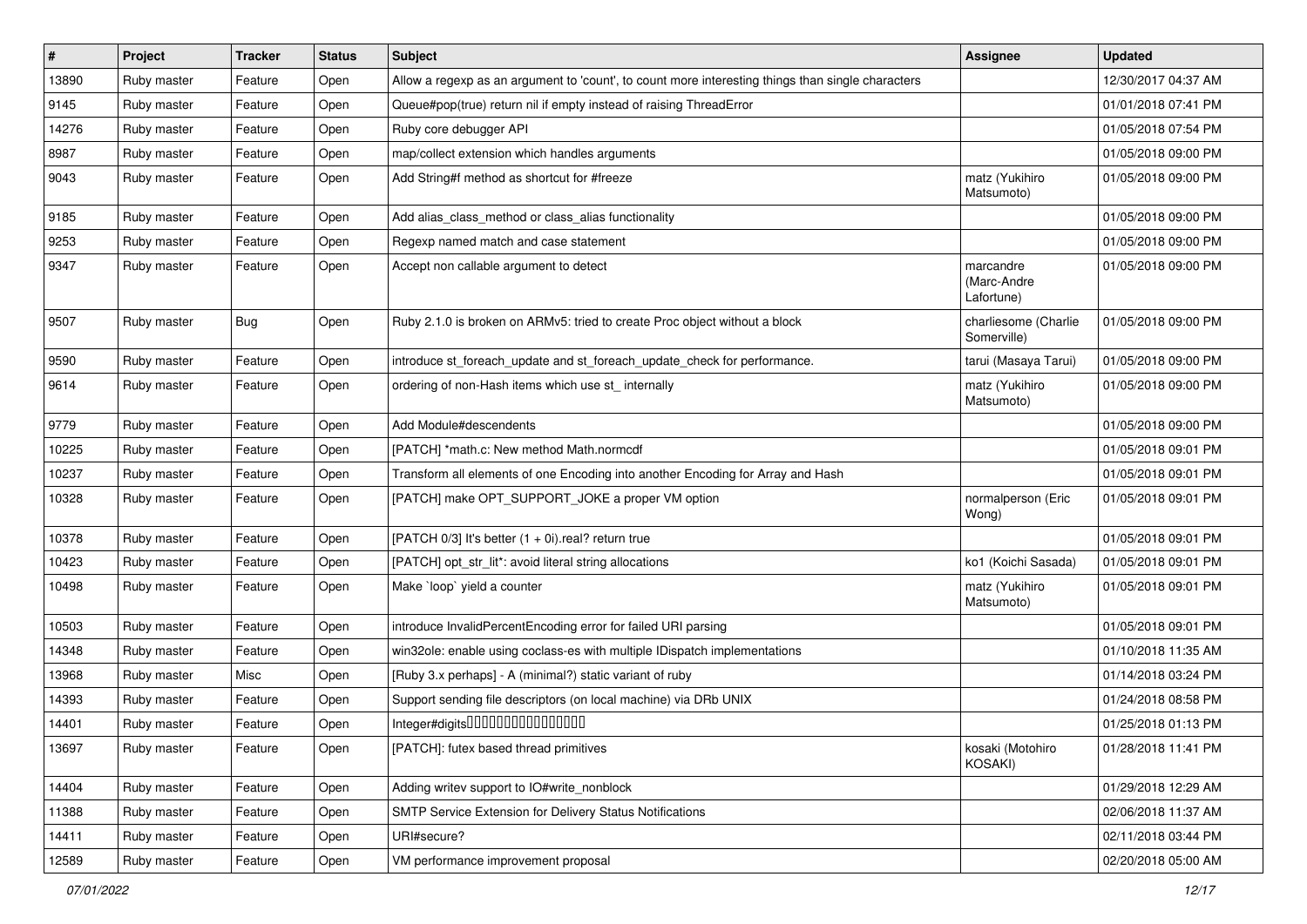| $\vert$ # | Project     | Tracker          | <b>Status</b> | <b>Subject</b>                                                                                                                                                                             | Assignee                     | <b>Updated</b>      |
|-----------|-------------|------------------|---------------|--------------------------------------------------------------------------------------------------------------------------------------------------------------------------------------------|------------------------------|---------------------|
| 13860     | Ruby master | Feature          | Open          | A proposal for a new, simpler class-method addition to Time - for the time being calling it Time.date()<br>but another name is fine; and the ability to omit '%' tokens as arguments to it |                              | 02/21/2018 12:57 PM |
| 14550     | Ruby master | Feature          | Open          | Support keyword arguments with Date#step                                                                                                                                                   |                              | 02/26/2018 03:58 AM |
| 14555     | Ruby master | Feature          | Open          | OpenStruct performance doesn't have to be slow                                                                                                                                             |                              | 02/27/2018 12:59 AM |
| 14574     | Ruby master | Feature          | Open          | percent literals and binary encoding strings                                                                                                                                               |                              | 03/04/2018 07:38 AM |
| 14422     | Ruby master | <b>Bug</b>       | Open          | Ruby configuration options should not be reused for gem builds                                                                                                                             |                              | 03/05/2018 03:32 PM |
| 14564     | Ruby master | Feature          | Open          | dig` opposite method                                                                                                                                                                       |                              | 03/07/2018 11:24 PM |
| 14580     | Ruby master | Feature          | Open          | Hash#store accepts a block                                                                                                                                                                 |                              | 03/08/2018 11:59 AM |
| 14593     | Ruby master | Feature          | Open          | Add `Enumerator#concat`                                                                                                                                                                    |                              | 03/08/2018 09:15 PM |
| 14585     | Ruby master | Feature          | Open          | Array#each_pair                                                                                                                                                                            |                              | 03/11/2018 11:38 PM |
| 9049      | Ruby master | Feature          | Open          | Shorthands (a.b, *) for inclusive indexing                                                                                                                                                 |                              | 03/15/2018 12:26 AM |
| 4173      | Ruby master | <b>Bug</b>       | Open          | TestProcess#test_wait_and_sigchild 00000000                                                                                                                                                |                              | 03/15/2018 08:29 AM |
| 14606     | Ruby master | Feature          | Open          | Change begin-else-end without rescue from warning to syntax error                                                                                                                          |                              | 03/16/2018 01:22 AM |
| 14615     | Ruby master | Feature          | Open          | Consider introducing shortcut to check Net::HTTP response type                                                                                                                             |                              | 03/19/2018 05:43 AM |
| 14618     | Ruby master | Feature          | Open          | Add display width method to String for CLI                                                                                                                                                 |                              | 03/21/2018 04:00 AM |
| 14636     | Ruby master | Feature          | Open          | Hash` has a method for accessing the shortest path towards a certain key                                                                                                                   |                              | 03/28/2018 09:42 AM |
| 14625     | Ruby master | Feature          | Open          | yield_self accepts an argument, calling to_proc                                                                                                                                            |                              | 03/30/2018 06:52 AM |
| 14669     | Ruby master | Feature          | Open          | Regexp does not expose the amount of capture groups.                                                                                                                                       |                              | 04/08/2018 11:11 AM |
| 14673     | Ruby master | Misc             | Open          | Documentation for `Array#drop` / `drop while` unclear in regard to modification                                                                                                            |                              | 04/10/2018 09:51 AM |
| 14685     | Ruby master | Feature          | Open          | IRB doesn't print exception cause                                                                                                                                                          |                              | 04/13/2018 03:20 PM |
| 14672     | Ruby master | Feature          | Open          | Introduce a Date.safe parse method                                                                                                                                                         |                              | 04/18/2018 10:11 AM |
| 14624     | Ruby master | Feature          | Open          | #{nil} allocates a fresh empty string each time                                                                                                                                            |                              | 04/21/2018 11:12 AM |
| 14681     | Ruby master | <b>Bug</b>       | Open          | 'syswrite': stream closed in another thread (IOError)                                                                                                                                      |                              | 04/22/2018 12:12 AM |
| 14692     | Ruby master | Misc             | Open          | Question: Ruby stdlib's Option Parser                                                                                                                                                      | nobu (Nobuyoshi<br>Nakada)   | 04/22/2018 05:53 AM |
| 14710     | Ruby master | Feature          | Open          | I'd like to know from C API that "It has only one reference to Ruby object" to determine whether it is a<br>temporary object.                                                              |                              | 04/24/2018 11:28 PM |
| 14735     | Ruby master | Misc             | Open          | thread-safe operations in a hash could be documented                                                                                                                                       |                              | 05/04/2018 01:09 PM |
| 14761     | Ruby master | <sub>i</sub> Bug | Open          | TestThread#test_join_limits hangs up on Solaris 10 with gcc                                                                                                                                |                              | 05/16/2018 05:23 AM |
| 14760     | Ruby master | Misc             | Open          | cross-thread IO#close semantics                                                                                                                                                            | matz (Yukihiro<br>Matsumoto) | 05/17/2018 08:21 AM |
| 14768     | Ruby master | Misc             | Open          | Add documentation for    and &&                                                                                                                                                            |                              | 05/17/2018 09:45 AM |
| 14770     | Ruby master | Misc             | Open          | [META] DevelopersMeeting                                                                                                                                                                   |                              | 05/17/2018 12:28 PM |
| 14771     | Ruby master | Feature          | Open          | Add method to create DNS resource from data string                                                                                                                                         |                              | 05/17/2018 10:43 PM |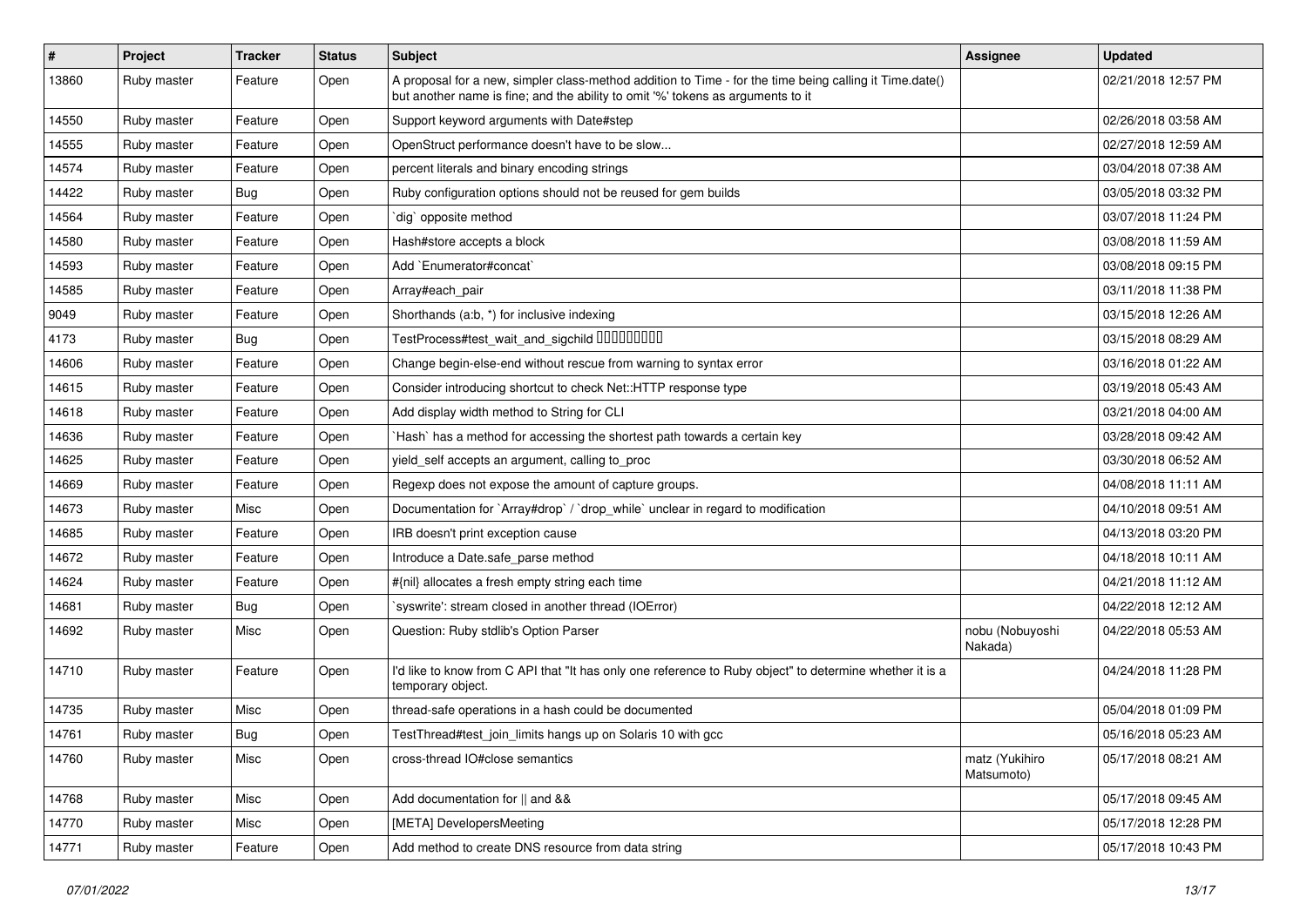| $\vert$ # | Project     | <b>Tracker</b> | <b>Status</b> | <b>Subject</b>                                                                                                    | <b>Assignee</b>              | <b>Updated</b>      |
|-----------|-------------|----------------|---------------|-------------------------------------------------------------------------------------------------------------------|------------------------------|---------------------|
| 14723     | Ruby master | Feature        | Open          | [WIP] sleepy GC                                                                                                   |                              | 05/18/2018 09:13 AM |
| 14758     | Ruby master | Feature        | Open          | Add a first-class support for isolated bounded packages / modules / contexts                                      |                              | 05/18/2018 09:13 AM |
| 14724     | Ruby master | Feature        | Open          | chains of inequalities                                                                                            | matz (Yukihiro<br>Matsumoto) | 05/19/2018 01:06 AM |
| 14777     | Ruby master | Feature        | Open          | Add Range#offset?                                                                                                 |                              | 05/19/2018 03:50 PM |
| 14249     | Ruby master | Feature        | Open          | Remove str[match_str]                                                                                             |                              | 05/19/2018 06:13 PM |
| 14783     | Ruby master | Feature        | Open          | String#chars_at / String#bytes_at                                                                                 |                              | 05/24/2018 01:18 PM |
| 14785     | Ruby master | Feature        | Open          | Parse guard statements like regular conditionals                                                                  |                              | 05/25/2018 05:46 AM |
| 14546     | Ruby master | Feature        | Open          | Hash#delete!                                                                                                      | matz (Yukihiro<br>Matsumoto) | 05/30/2018 08:24 PM |
| 14217     | Ruby master | Feature        | Open          | Expose RUBY_PATCHLEVEL_STR or similar with patch level info for rc/preview as a constant                          |                              | 06/01/2018 03:00 AM |
| 14801     | Ruby master | Feature        | Open          | New method 'show_stack' to show Ruby stack(s) when program is running                                             |                              | 06/01/2018 09:45 AM |
| 14825     | Ruby master | Misc           | Open          | When redefining 'attr_xx' methods the visibility becomes 'public'                                                 |                              | 06/05/2018 05:57 AM |
| 14811     | Ruby master | Feature        | Open          | Dynamically extend Ruby VM stack                                                                                  |                              | 06/05/2018 07:59 AM |
| 14826     | Ruby master | <b>Bug</b>     | Open          | make: *** [.ext/include/sparc-solaris2.10/rb_mjit_min_header-2.6.0.h] Error 1 on Solaris 10 with very<br>old gcc3 |                              | 06/05/2018 02:02 PM |
| 14819     | Ruby master | Feature        | Open          | Efficient cstring to RVALUE typecasting for c extension gems                                                      |                              | 06/06/2018 09:13 PM |
| 14833     | Ruby master | Feature        | Open          | Add RubyVM::AST::Node#pretty_print                                                                                |                              | 06/07/2018 02:56 PM |
| 14838     | Ruby master | <b>Bug</b>     | Open          | RegexpError with double "s" in look-behind assertion in case-insensitive unicode regexp                           |                              | 06/09/2018 04:04 PM |
| 13733     | Ruby master | Feature        | Open          | Dump the delegator instead of the delegated object                                                                |                              | 06/29/2018 05:09 PM |
| 13626     | Ruby master | Feature        | Open          | Add String#byteslice!                                                                                             |                              | 07/03/2018 11:07 PM |
| 14896     | Ruby master | Feature        | Open          | Expose Net::HTTPResponse socket for integration with libraries expecting an IO                                    |                              | 07/04/2018 10:05 PM |
| 13620     | Ruby master | Feature        | Open          | Simplifying MRI's build system: always make install                                                               |                              | 07/08/2018 09:41 AM |
| 14904     | Ruby master | Feature        | Open          | Make it possible to run instance_eval with zero-arguments lambda                                                  |                              | 07/11/2018 05:03 AM |
| 14906     | Ruby master | Bug            | Open          | MinGW failure - TestIO#test_copy_stream_no_busy_wait                                                              |                              | 07/12/2018 03:52 AM |
| 14328     | Ruby master | Feature        | Open          | SIMD vectorization                                                                                                |                              | 07/16/2018 05:12 PM |
| 14919     | Ruby master | Feature        | Open          | Add String#byteinsert                                                                                             |                              | 07/18/2018 01:29 PM |
| 14925     | Ruby master | Feature        | Open          | Kernel#assert(expression)                                                                                         |                              | 07/20/2018 02:39 PM |
| 14859     | Ruby master | Feature        | Open          | [PATCH] implement Timeout in VM                                                                                   | ko1 (Koichi Sasada)          | 07/22/2018 07:42 AM |
| 14931     | Ruby master | Feature        | Open          | [DOC] exception keyword argument is not documented in some methods                                                |                              | 07/22/2018 08:53 AM |
| 14932     | Ruby master | Feature        | Open          | Dynamically adjust method cache size at runtime                                                                   |                              | 07/22/2018 10:45 PM |
| 12306     | Ruby master | Feature        | Open          | Implement String #blank? #present? and improve #strip and family to handle unicode                                | matz (Yukihiro<br>Matsumoto) | 07/22/2018 10:55 PM |
| 14951     | Ruby master | Feature        | Open          | New operator to evaluate truthy/falsy/logical equivalence                                                         |                              | 08/02/2018 07:16 AM |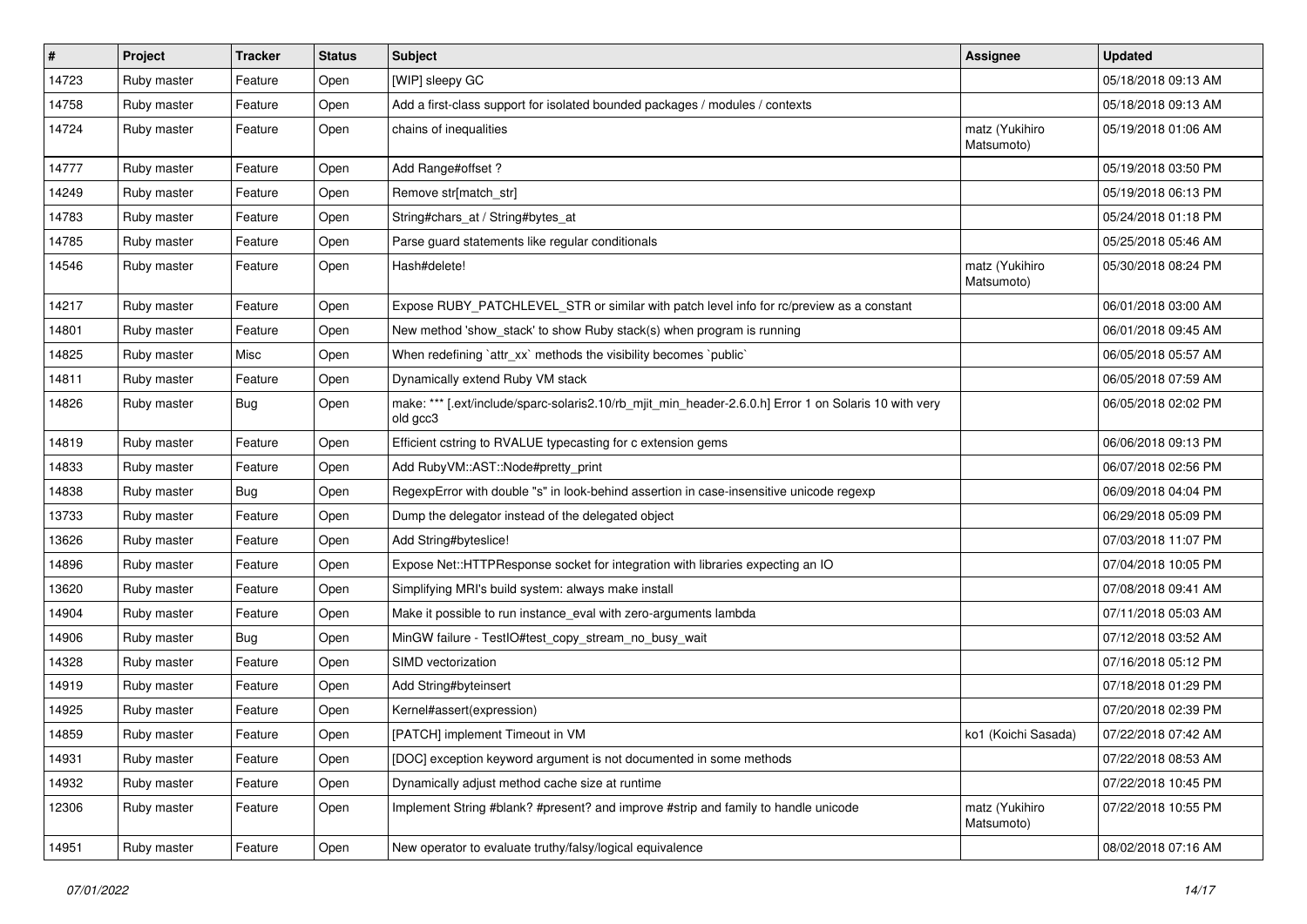| $\vert$ # | Project     | <b>Tracker</b> | <b>Status</b> | <b>Subject</b>                                                                                                                      | <b>Assignee</b>              | <b>Updated</b>      |
|-----------|-------------|----------------|---------------|-------------------------------------------------------------------------------------------------------------------------------------|------------------------------|---------------------|
| 14957     | Ruby master | <b>Bug</b>     | Open          | MinGW, gcc 8.2.0, bootstraptest test_thread.rb - failure ?                                                                          |                              | 08/03/2018 02:46 PM |
| 14938     | Ruby master | Feature        | Open          | Provide API to get same result as ruby -wc                                                                                          |                              | 08/06/2018 06:27 PM |
| 14033     | Ruby master | Feature        | Open          | Add String#append                                                                                                                   |                              | 08/08/2018 03:01 AM |
| 10783     | Ruby master | Misc           | Open          | String#concat has an "appending" behavior                                                                                           |                              | 08/08/2018 03:08 AM |
| 14869     | Ruby master | Feature        | Open          | Proposal to add Hash#===                                                                                                            |                              | 08/09/2018 04:03 AM |
| 14916     | Ruby master | Feature        | Open          | Proposal to add Array#===                                                                                                           |                              | 08/09/2018 04:06 AM |
| 14955     | Ruby master | Feature        | Open          | [PATCH] gc.c: use MADV_FREE to release most of the heap page body                                                                   |                              | 08/14/2018 03:04 AM |
| 15006     | Ruby master | Feature        | Open          | [PATCH] io.c: use copy_file_range with every types of files                                                                         |                              | 08/21/2018 07:52 PM |
| 15017     | Ruby master | Feature        | Open          | Provide extended information about Signal                                                                                           |                              | 08/22/2018 05:42 AM |
| 15024     | Ruby master | Feature        | Open          | Support block in Array#join                                                                                                         |                              | 08/25/2018 05:05 AM |
| 15031     | Ruby master | Feature        | Open          | T_RANGE for testing whether object is a Range                                                                                       |                              | 08/27/2018 11:45 AM |
| 14971     | Ruby master | <b>Bug</b>     | Open          | error: implicit declaration of function 'rb_vm_call0                                                                                | nobu (Nobuyoshi<br>Nakada)   | 09/06/2018 03:53 AM |
| 15093     | Ruby master | Feature        | Open          | Retrive Array elements with infinite ranges specified by Float:: INFINITY                                                           |                              | 09/09/2018 02:01 PM |
| 15074     | Ruby master | Feature        | Open          | Create 'official' C API documentation on ruby-doc.org                                                                               |                              | 09/12/2018 09:12 PM |
| 14364     | Ruby master | <b>Bug</b>     | Open          | Regexp last match variable in procs                                                                                                 |                              | 09/14/2018 05:28 AM |
| 14927     | Ruby master | Feature        | Open          | Loading multiple files at once                                                                                                      | matz (Yukihiro<br>Matsumoto) | 09/18/2018 12:38 AM |
| 15072     | Ruby master | <b>Bug</b>     | Open          | thread.c:4356:5: error: implicit declaration of function 'ubf_list_atfork'                                                          | normalperson (Eric<br>Wong)  | 09/20/2018 03:32 AM |
| 15136     | Ruby master | Misc           | Open          | Fix - Wparentheses warnings                                                                                                         |                              | 09/20/2018 09:41 AM |
| 15145     | Ruby master | Feature        | Open          | chained mappings proposal                                                                                                           |                              | 09/22/2018 12:06 AM |
| 15149     | Ruby master | Feature        | Open          | extend string format to nil safe                                                                                                    |                              | 09/25/2018 03:22 AM |
| 15217     | Ruby master | Feature        | Open          | Add Resolv.current_resolver                                                                                                         |                              | 10/08/2018 11:18 PM |
| 15222     | Ruby master | Feature        | Open          | Add a way to distinguish between Struct classes with and without keyword initializer                                                |                              | 10/11/2018 01:16 PM |
| 15112     | Ruby master | Feature        | Open          | Introducing the short form of `STDERR.puts expr.inspect`.                                                                           | matz (Yukihiro<br>Matsumoto) | 10/12/2018 02:02 AM |
| 15224     | Ruby master | Misc           | Open          | [DOCs] Minor inconsistency in class Array #initialize_copy -<br>https://ruby-doc.org/core-2.5.1/Array.html#method-i-initialize_copy |                              | 10/13/2018 02:26 PM |
| 15247     | Ruby master | <b>Bug</b>     | Open          | Windows - TEMP folder, non 8.3 & drive, fails & errors in test-all (ruby & rdoc)                                                    |                              | 10/23/2018 05:02 PM |
| 15249     | Ruby master | Misc           | Open          | Documentation for attr_accessor and attr_reader should be corrected                                                                 |                              | 10/23/2018 08:09 PM |
| 15202     | Ruby master | Misc           | Open          | Adding Coverity Scan to CI to see the result casually                                                                               |                              | 10/25/2018 10:50 AM |
| 14136     | Ruby master | Feature        | Open          | Implement #empty? on more classes                                                                                                   |                              | 10/27/2018 07:20 AM |
| 15263     | Ruby master | Bug            | Open          | [PATCH] vm_trace.c (postponed_job_register): only hit main thread                                                                   | ko1 (Koichi Sasada)          | 10/27/2018 11:35 PM |
| 15261     | Ruby master | Feature        | Open          | Expose rl_variable_value as Readline.variable_value                                                                                 |                              | 10/29/2018 12:08 PM |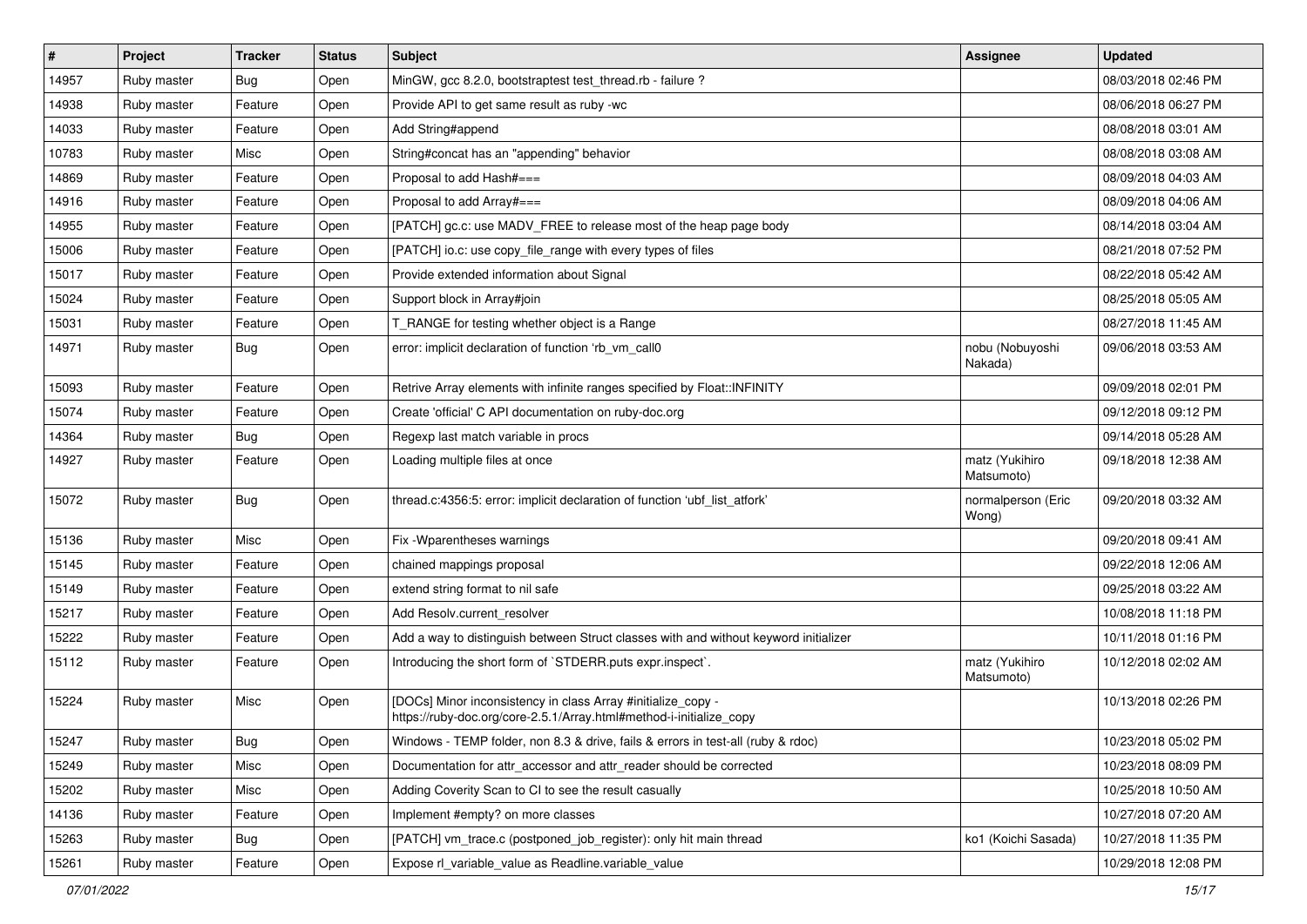| $\vert$ # | Project     | <b>Tracker</b> | <b>Status</b> | <b>Subject</b>                                                                                | Assignee                     | <b>Updated</b>      |
|-----------|-------------|----------------|---------------|-----------------------------------------------------------------------------------------------|------------------------------|---------------------|
| 6946      | Ruby master | Feature        | Open          | FIPS support?                                                                                 |                              | 11/07/2018 04:00 PM |
| 12115     | Ruby master | Feature        | Open          | Add Symbol#call to allow to_proc shorthand with arguments                                     |                              | 11/16/2018 09:49 AM |
| 15310     | Ruby master | <b>Bug</b>     | Open          | [PATCH] thread_pthread.c: close race from UBF_TIMER and non-GVL-releasing thread              |                              | 11/20/2018 12:50 AM |
| 15315     | Ruby master | <b>Bug</b>     | Open          | ec_switch can still lose interrupts                                                           | ko1 (Koichi Sasada)          | 11/20/2018 09:32 AM |
| 15302     | Ruby master | Feature        | Open          | Proc#with and Proc#by, for partial function application and currying                          |                              | 11/23/2018 10:16 AM |
| 15338     | Ruby master | Feature        | Open          | Provide way for C extensions to query if global variable is defined                           |                              | 11/25/2018 09:32 AM |
| 15352     | Ruby master | Feature        | Open          | Mandatory block parameters                                                                    |                              | 11/28/2018 12:19 PM |
| 14244     | Ruby master | Feature        | Open          | Better error messages for scripts with non-matching end statements                            | mame (Yusuke Endoh)          | 11/29/2018 08:57 AM |
| 15363     | Ruby master | Feature        | Open          | Case insensitive file systems - add info to CONFIG or somewhere?                              |                              | 12/03/2018 04:30 AM |
| 15367     | Ruby master | <b>Bug</b>     | Open          | IO.select is not resumed when io-object gets closed                                           |                              | 12/03/2018 10:22 AM |
| 15350     | Ruby master | Feature        | Open          | [PATCH] thread_sync.c (queue_sleep): remove deadlock checking                                 |                              | 12/05/2018 08:42 AM |
| 15380     | Ruby master | Feature        | Open          | faster method lookup for Array#all? #none? #one?                                              |                              | 12/05/2018 10:11 PM |
| 15007     | Ruby master | Misc           | Open          | Let all Init_xxx and extension APIs frequently called from init code paths be considered cold | naruse (Yui NARUSE)          | 12/06/2018 11:05 AM |
| 15386     | Ruby master | <b>Bug</b>     | Open          | [PATCH] io.c (rb_io_check_char_readable): do not io_fflush buffered sockets                   |                              | 12/06/2018 11:38 AM |
| 14640     | Ruby master | <b>Bug</b>     | Open          | [win32] File.realpath treats a relative path with a drive letter as an absolute path.         | cruby-windows                | 12/10/2018 07:09 AM |
| 14474     | Ruby master | <b>Bug</b>     | Open          | skip "TestException#test_thread_signal_location" as known bug                                 |                              | 12/10/2018 07:09 AM |
| 15402     | Ruby master | Misc           | Open          | Shrinking excess retained memory of container types on promotion to uncollectible             |                              | 12/11/2018 08:43 PM |
| 14392     | Ruby master | Feature        | Open          | Pipe operator                                                                                 |                              | 12/13/2018 09:51 AM |
| 15413     | Ruby master | Feature        | Open          | unmarkable C stack (3rd stack)                                                                |                              | 12/15/2018 01:13 AM |
| 15418     | Ruby master | Misc           | Open          | Date.parse('2018')                                                                            |                              | 12/15/2018 09:17 PM |
| 15423     | Ruby master | <b>Bug</b>     | Open          | fork leapfrog leaks memory on FreeBSD 11.2                                                    |                              | 12/16/2018 02:28 PM |
| 14813     | Ruby master | Feature        | Open          | [PATCH] gc.c: make gc_enter+gc_exit pairs dtrace probes, too                                  | ko1 (Koichi Sasada)          | 12/17/2018 07:42 AM |
| 15431     | Ruby master | Misc           | Open          | Hashes and arrays should not require commas to seperate values when using new lines           |                              | 12/18/2018 11:05 AM |
| 15435     | Ruby master | Feature        | Open          | Float I Infinity 000000000000                                                                 |                              | 12/20/2018 02:27 PM |
| 15463     | Ruby master | Feature        | Open          | oneshot coverage does not allow counting code lines without coverage                          |                              | 12/25/2018 12:52 PM |
| 12282     | Ruby master | Feature        | Open          | Hash#dig! for repeated applications of Hash#fetch                                             |                              | 12/28/2018 05:31 AM |
| 15172     | Ruby master | Feature        | Open          | Performance: create method(s) to mimic _builtin_ctz compiler directive functionality          |                              | 12/28/2018 05:11 PM |
| 15492     | Ruby master | Feature        | Open          | Let #dig take a "default value" block like Hash#fetch does                                    |                              | 01/01/2019 11:17 PM |
| 15510     | Ruby master | Misc           | Open          | Easter egg in Thread.handle interrupt                                                         |                              | 01/05/2019 11:53 PM |
| 15496     | Ruby master | Feature        | Open          | Extract between string as standard String api                                                 |                              | 01/09/2019 08:25 AM |
| 15445     | Ruby master | Feature        | Open          | Reject '.123' in Float() method                                                               | matz (Yukihiro<br>Matsumoto) | 01/10/2019 07:59 AM |
| 15514     | Ruby master | Misc           | Open          | Add documentation for implicit array decomposition                                            |                              | 01/10/2019 04:43 PM |